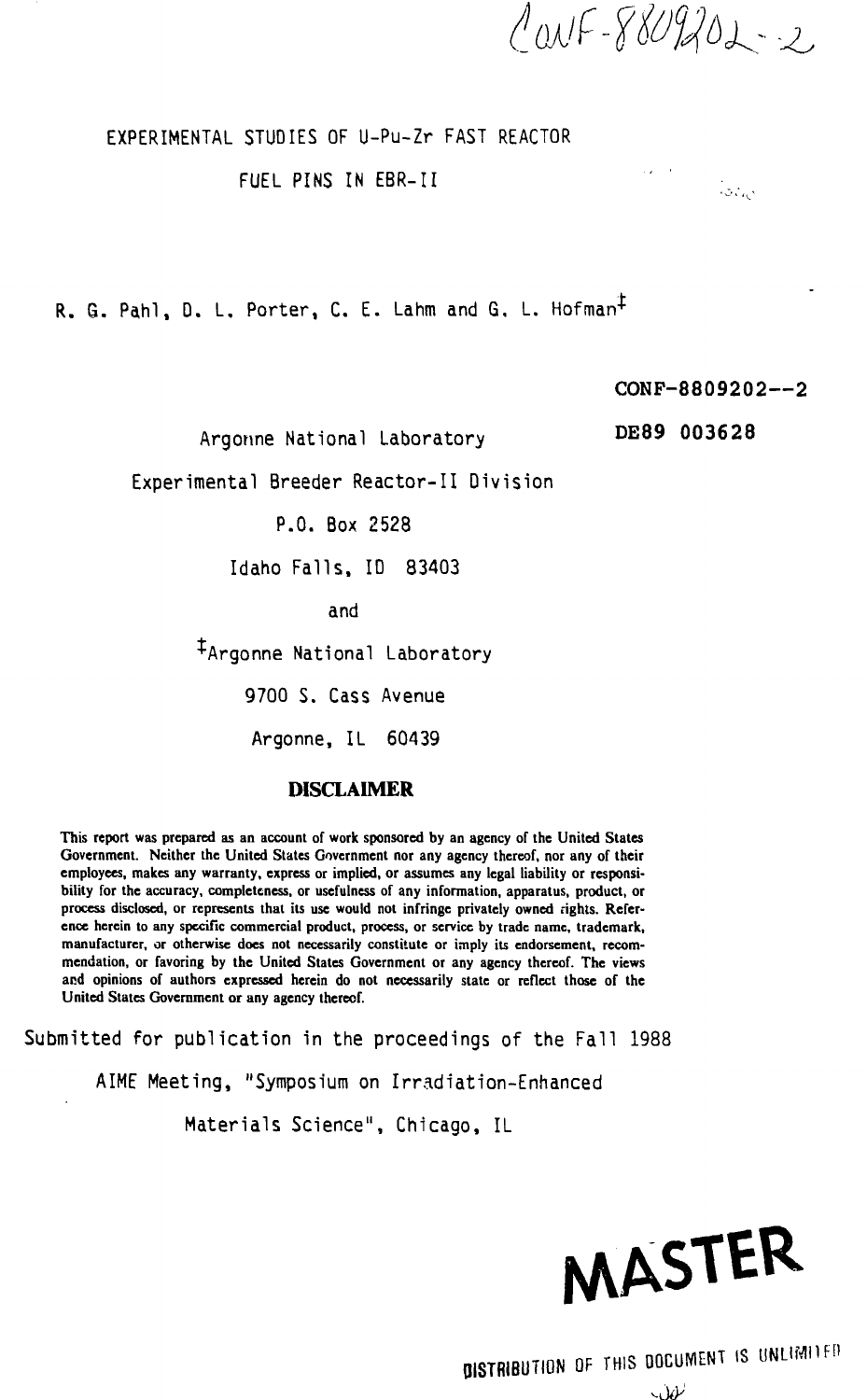## **EXPERIMENTAL STUDIES OF U-Pu-Zr FAST REACTOR FUEL PINS IN EBR-II\***

#### **I. INTRODUCTION**

The Integral Fast Reactor (IFR) is a generic reactor concept under development by Argonne National Laboratory. Much of the technology for the IFR is being demonstrated at the Experimental Breeder Reactor II (EBR-II) on the Department of Energy site near Idaho Falls, Idaho. The IFR concept relies on four technical features to achieve breakthroughs in nuclear power economics and safety: (1) a pool-type reactor configuration, (2) liquid sodium cooling, (3) metallic fuel, and (4) an integral fuel cycle with on-site reprocessing.<sup>1</sup> The purpose of this paper will be to summarize our latest results of irradiation testing uranium-plutonium-zirconium (U-Pu-Zr) fuel in the EBR-II.

#### **II. BACKGROUND**

In order to better appreciate the materials aspects of our fuel tests, a brief description of the key design features will be given. The ultimate criteria for fuel pin design is the overall integrity up to the planned lifetime or target burnup of irradiation. Here burnup refers to the fraction

<sup>\*</sup>Work supported by the U.S. Department of Energy, Civilian Reactor Development, under Contract W-31-109-Eng-38.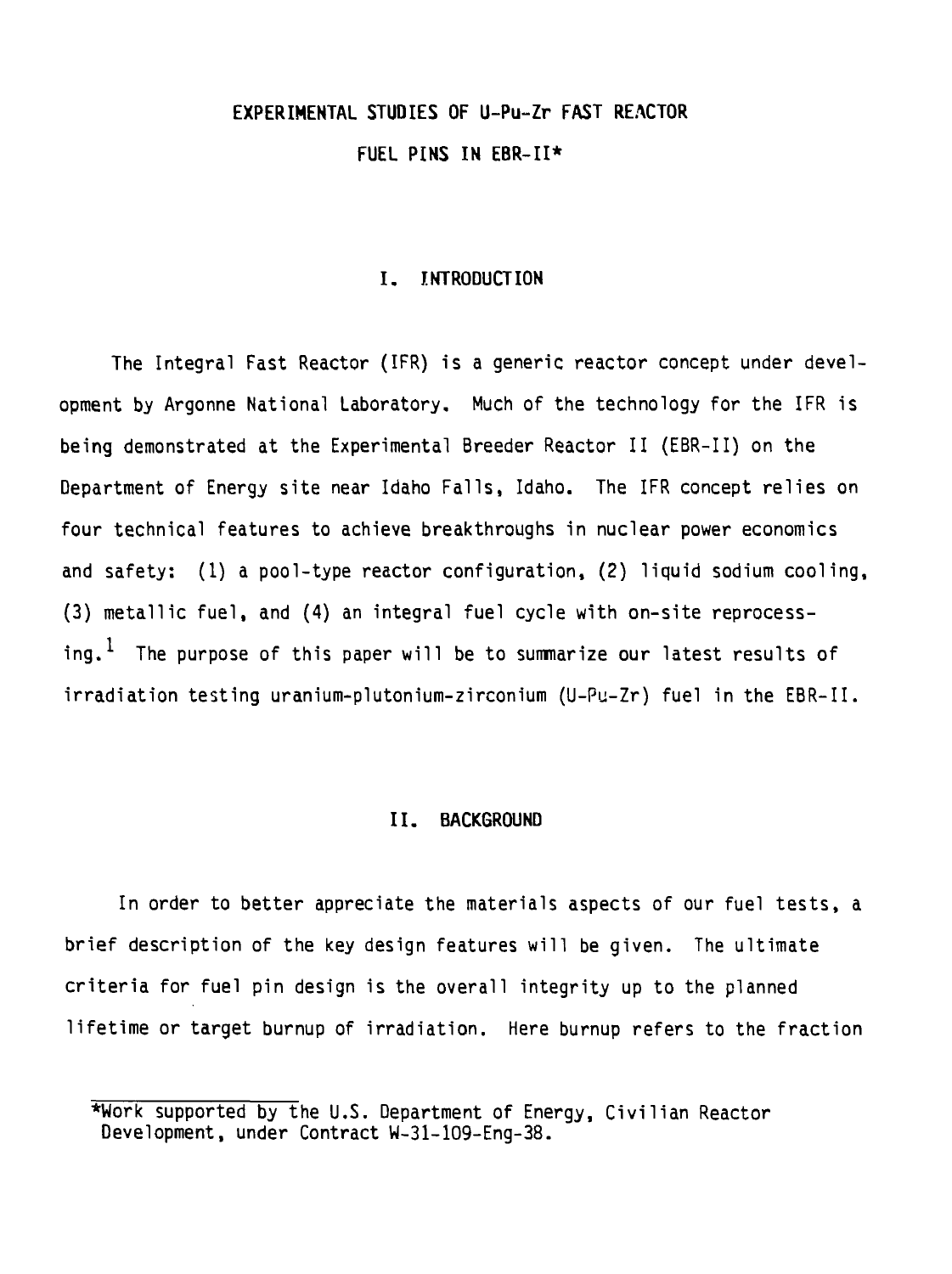**of total heavy metal constituents (U+Pu) which have undergone fission and hence transferred thermal power to the sodium reactor coolant medium flowing around the pins. Achievement of burnups near 15 at.% are desirable for largescale commercialization of liquid-metal reactors (LMR). Figure 1 illustrates the key design features of a generic metallic fuel pin along with some typical specifications for actual IFR test pins irradiated in this study. The fuel itself is a solid cylinder which has oeen injection-cast into quartz molds and loaded into the cladding jacket with no thermo-mechanical pretreatment** required. The as-cast density of these alloys is -15.8 g/cm<sup>3</sup>. Sodium fills **the annulus around the slug and provides a high conductivity heat path to the cladding prior to fuel slug swelling. The plenum space (initially filled with inert gas) above the fuel slug is provided to contain the large volume of stable fission gas (Xe/Kr) which is produced in these fuel slugs at the rate** of -16 cm<sup>3</sup> (STP) per % burnup. The ends of the jacket are hermetically sealed **with an automated tungsten inert gas welder and a helical wire is welded in place to maintain pin spacing and mix coolant flow upward through the closepacked hexagonal pin bundle (so-called subassembly) during irradiation.**

**The key phenomena which are significant in controlling fuel pin behavior and reliability are summarized in Table I. Each of these effects will be described in more detail in the Results sections which follows.**

**Most of the irradiation tests performed to date have been of a "proof test" nature to demonstrate the high burnup potential of the reference metallic fuel system, with a few follow-on experiments designed to understand specific performance issues on a somewhat more basic level. A family of**

**-2-**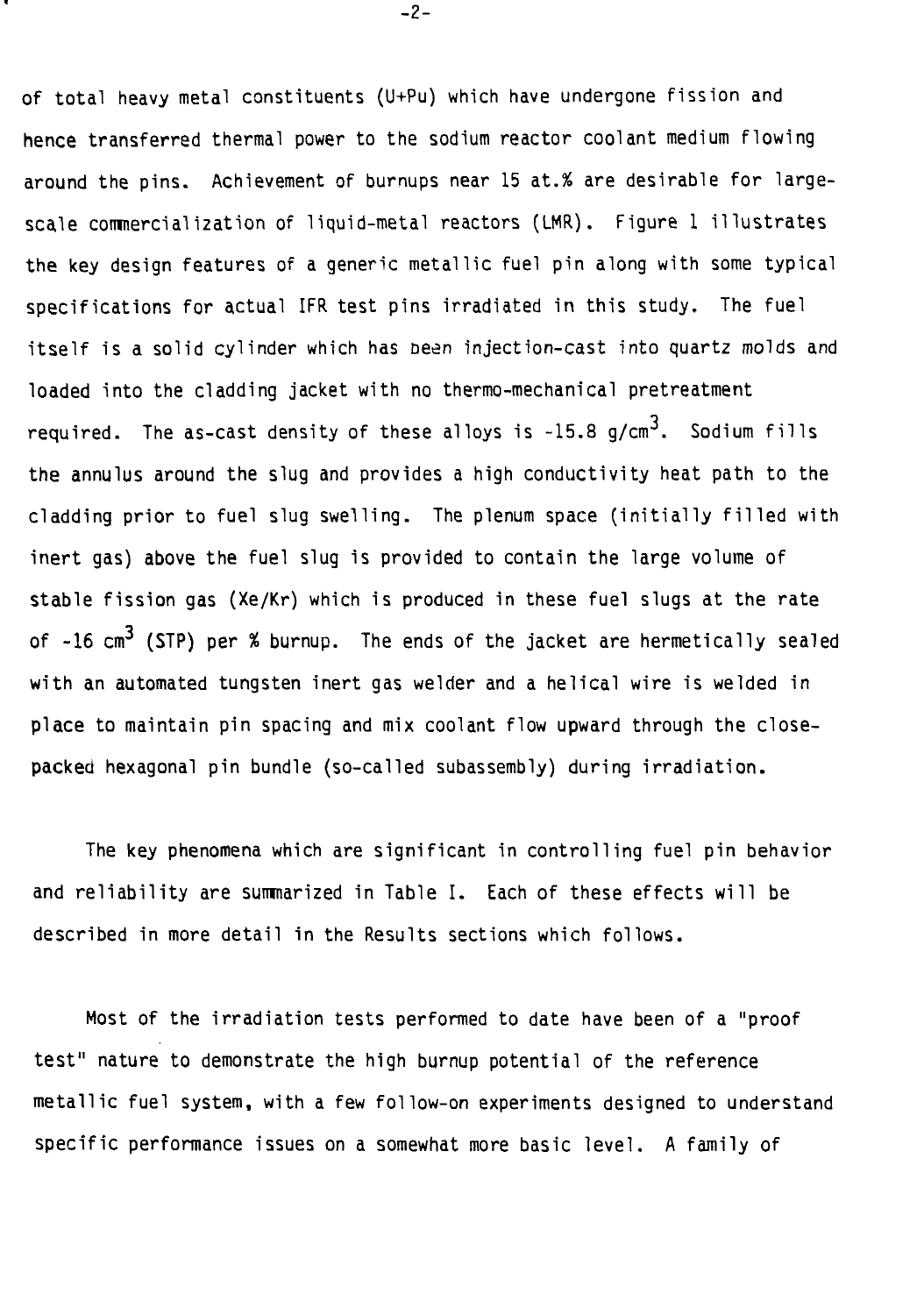uranium-base alloys has been chosen as the reference design fuel for the IFR concept. The base alloy, U-lOZr, (unless otherwise stated all compositions are in weight percent) is the likely start-up fuel of choice. Subsequent reprocessing cycles utilizing the plutonium bred from  $U^{238}$  in blanket subassemblies will eventually lead to a maximum equilibrium content on the order of 20-25% plutonium. Thus, the IFR concept is a closed cycle, with no subsequent off-site supply of fissionable material necessary. The reprocessing cycle uses electro-refining methods recently developed<sup>2</sup> with liquid cadmium anodes and fused chloride salts to extract the pure uranium and plutonium from the spent fuel. Remote manufacture in shielded hot-cell facilities of fresh fuel pins completes the cycle.

Testing of fuel alloys with starting composition given by U-xPu-lOZr (X=0,3,8,19,22, and 26%) thus provides a broad basis for demonstrating and understanding fuel behavior at all stages in the reactor cycle. The zirconium content (10 wt % -22.5 at.%) was chosen to assure adequate chemical compatibility at the fuel/clad surface and an improved solidus temperature which is especially important for the high plutonium alloys. This increase in solidus temperature amounts to -13°C for each percent of zirconium present for a 20% plutonium alloy.

Cladding alloy development programs both here and abroad have led to a progression of cladding alloys for liquid metal reactor applications. Early on, the cladding materials of choice were rather low-alloy austenitic stainless steels. A progression from 304 (18 Cr-8 Ni) to 316 (18 Cr-12 Ni-2.5 Mo)

-3-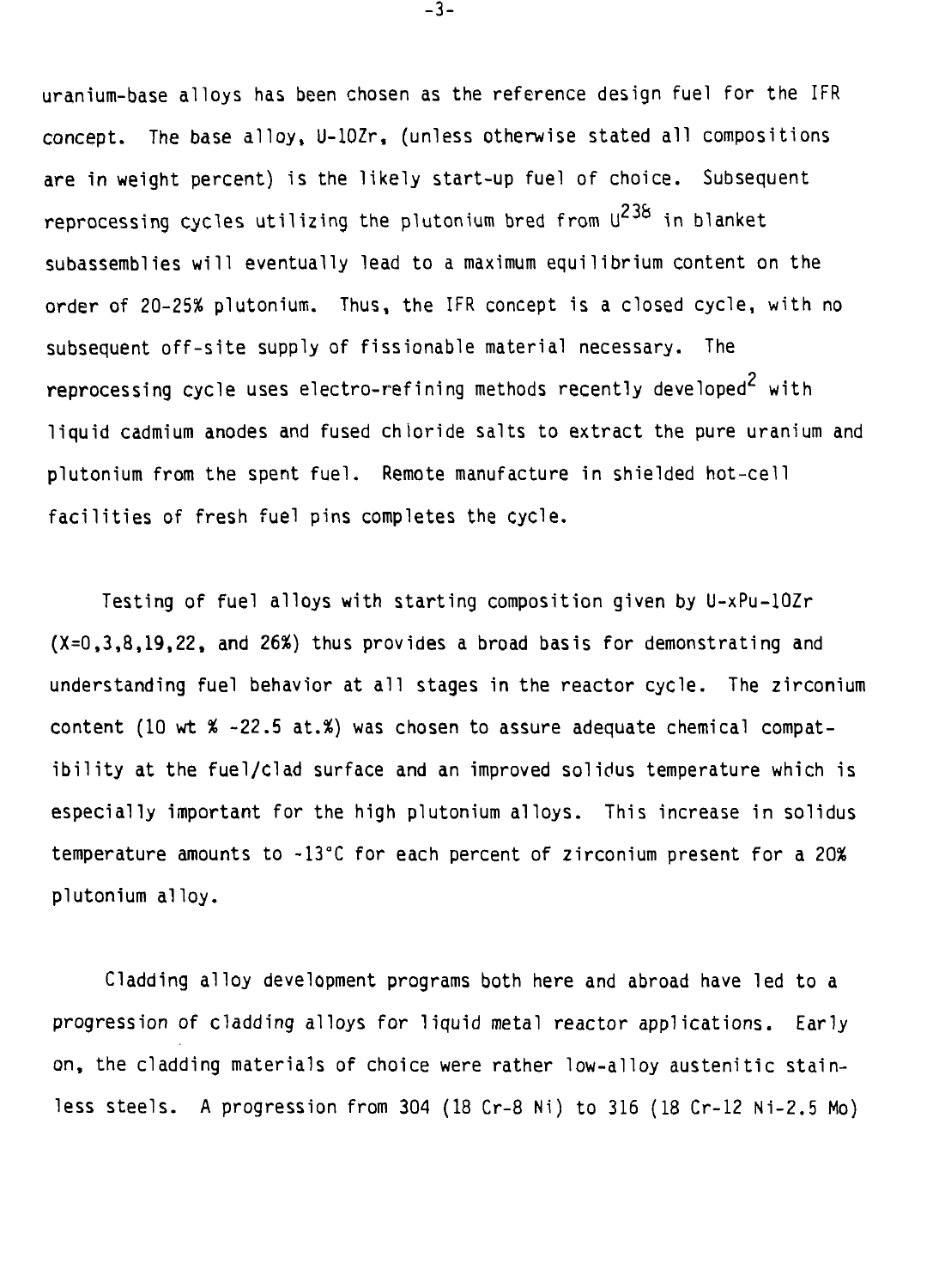## **TABLE I - KEY PEHNOMENA THAT CONTROL FUEL PERFORMANCE**

| PHENOMENA                             | EXPERIMENTAL OBSERVATIONS                                                                                                                                               | <b>CONSEQUENCES</b>                                                                                                                            |
|---------------------------------------|-------------------------------------------------------------------------------------------------------------------------------------------------------------------------|------------------------------------------------------------------------------------------------------------------------------------------------|
| Fuel Swelling                         | Irradiation Growth and Grain-Boundary<br>Tearing;<br>Xe/Kr Bubble Growth;<br>Solid Fission Product Accumulation;<br>Alloy and Burnup Rate Effects                       | Reactivity Loss;<br>Rate of Gas Release;<br>Fuel/Clad Interaction Stresses;<br>Thermal Conductivity Loss                                       |
| Fuel Constituent Migration            | U/Zr Interdiffusion;<br>Critical Pu Threshold                                                                                                                           | Lowered Solidus;<br>Complexities of Properties<br>Modeling                                                                                     |
| Fuel/Cladding Chemical<br>Interaction | Penetration into Cladding by U, Pu, and<br>Lanthanide Series Fission Products;<br>Diffusion of Cladding Constituents into Fuel;<br>Extensive Nickel Loss in Austenitics | Cladding Wall Thinning;<br>Ductility Degradation of Inter-<br>action Layer in Cladding;<br>Eutectic Composition Approached<br>in Fuel          |
| Cladding Deformation                  | Irradiation/Thermal Creep by Fission Gas<br>Pressure Loading;<br>Some Fuel Contact Pressure Loading;<br>Void Swelling in Austenitics                                    | Stress-Rupture Lifetime Determines<br>Ultimate Burnup Achieved;<br>High Cladding Strains can Lead to<br>Element/Bundle Interaction<br>Stresses |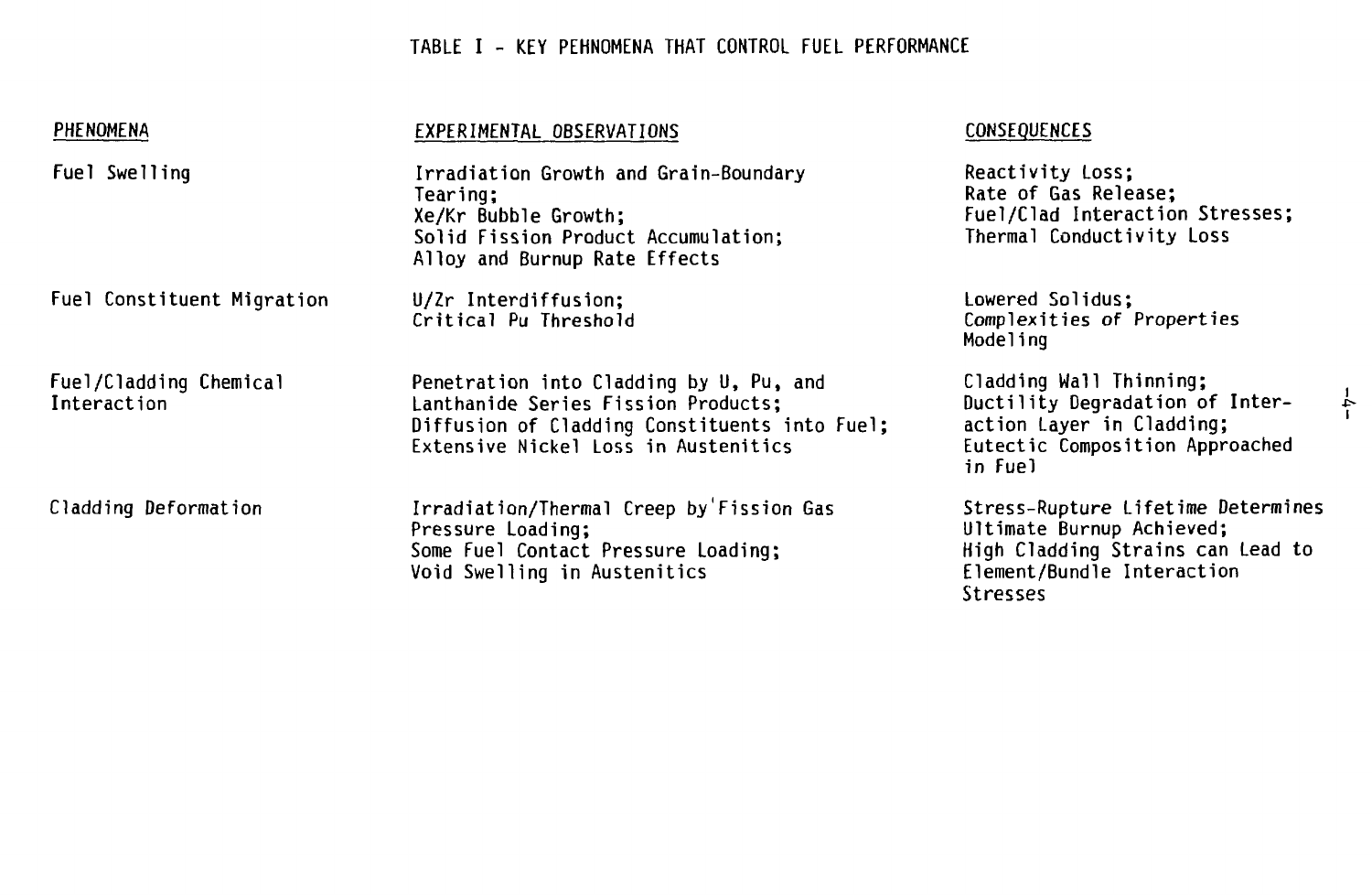to D9 (14 Cr-15 Ni-1.5 Mo-.2 Ti) was implemented over the past 20 years in order to improve the void-swelling resistance of fuel cladding. Cold-working was also adopted for similar reasons. However, as longer-lived reactor cores were designed, and intercomponent clearances remained fixed, irradiationinduced swelling limited the use of 300 series steels. At very high neutron fluences, even the most resistant alloys eventually showed unacceptable dimensional instabilities associated with void selling. All of these austenitic steels eventually swell (by volume) at the rate of -1%/dpa or ~5%/ $10^{22}$  neutrons/cm $^2$  (E > .1 Mev) once an incubation period (dependent on the alloy) is exceeded.

To mitigate this problem, a third class of alloys based on the ferritic/ martensitic structure has been developed. The leading candidate of this type today is HT-9, an Fe-12 Cr-1 Mo alloy used in the tempered condition. With essentially zero swelling up to  $-100$  dpa ( $-20 \times 10^{22}$  neutrons/cm<sup>2</sup>) the use of this class of materials has become widespread. EBR-II irradiation of IFR test fuel pins has employed three types of cladding: austenitic (20% CW 316), modified austenitic (20% CW D9) and tempered martensitic alloys (HT-9) to provide reactor core designers with a broad data base with which to work.

The neutronic environment of EBR-II and typical operating conditions for the IFR fuel tests are given in Table II. Reactor operation consists of round-the-clock cycles of -50-100 days followed by shutdown periods for maintenance and refueling which lasts -5-10 days. The post-irradiation examinations (PIE) of the fuel are carried out some 30-60 days after removal from EBR-II, to allow the high fission product gamma heat to decay to levels

-5-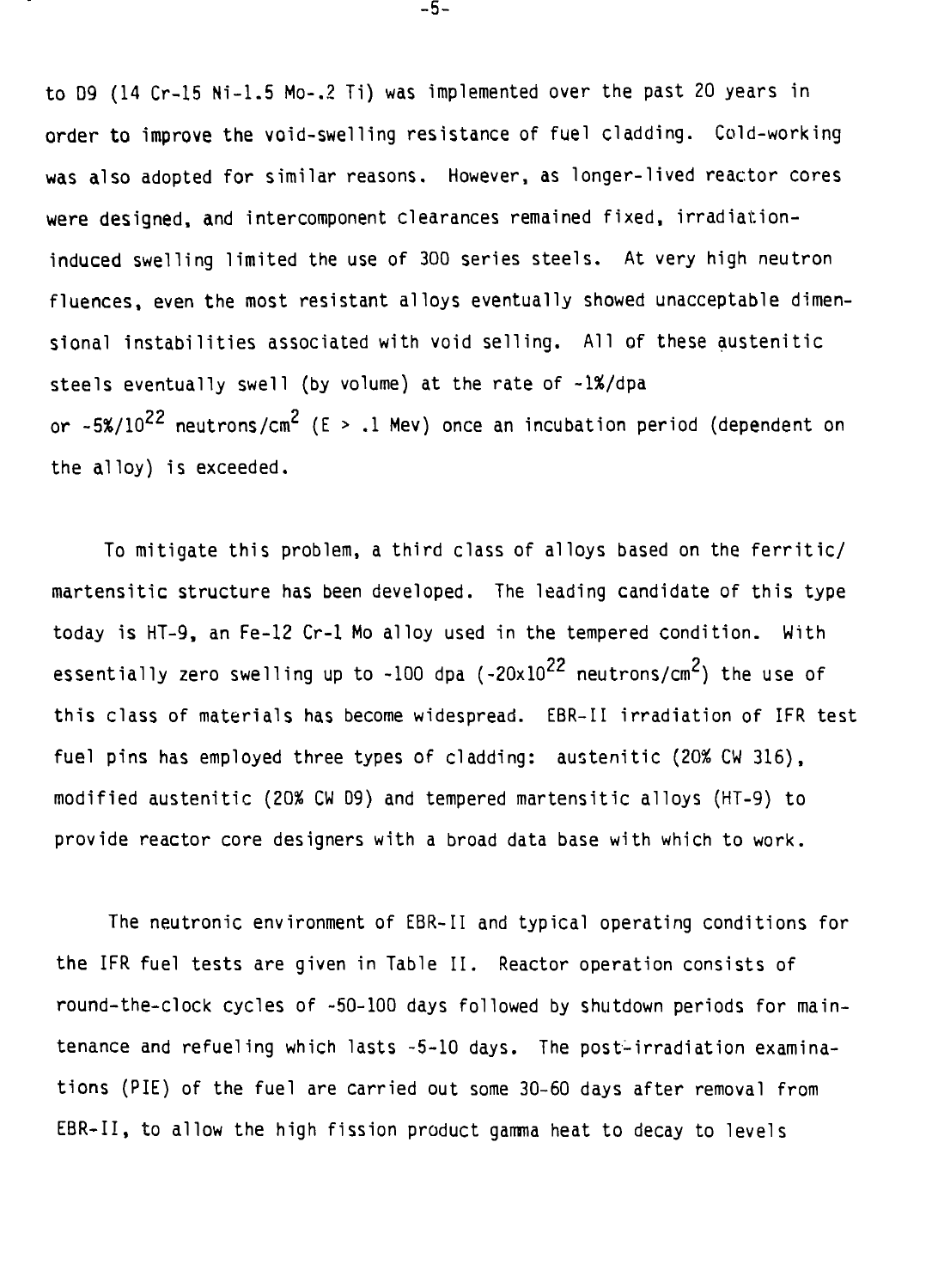## TABLE II

### TYPICAL PEAK OPERATING CONDITIONS OF THE IFR FUEL TESTS

| Fuel Centerline Temperature, °C                              | $670, 805*$ |      |
|--------------------------------------------------------------|-------------|------|
| Cladding Inside Wall Temperature, °C                         |             | 595  |
| Subassembly Inlet Sodium Temperature, °C                     |             | 370  |
| Subassembly Outlet Sodium Temperature, °C                    |             | 500  |
| Fuel Pin Power, W/cm                                         |             | 480  |
| Total Neutron Flux, 10 <sup>15</sup> n/cm <sup>2</sup> -s    |             | 2.5  |
| Fast Neutron Flux (E>.1 Mev), $10^{15}$ n/cm <sup>2</sup> -s |             | 2.2  |
| $U^{235}$ Fission Rate, $10^{12}$ fissions/g-s               |             | 9.0  |
| $Pu^{239}$ Fission Rate, $10^{12}$ fissions/q-s              |             | 10.4 |
| Burnup Rate, 10 <sup>-7</sup> %/s                            |             | 2.3  |

 $\sim 10^{11}$  km  $^{-1}$ 

<sup>\*</sup> Calculated for U-19Pu-10Zr fuel at -2% burnup<sup>3</sup>, all other data for fresh fuel.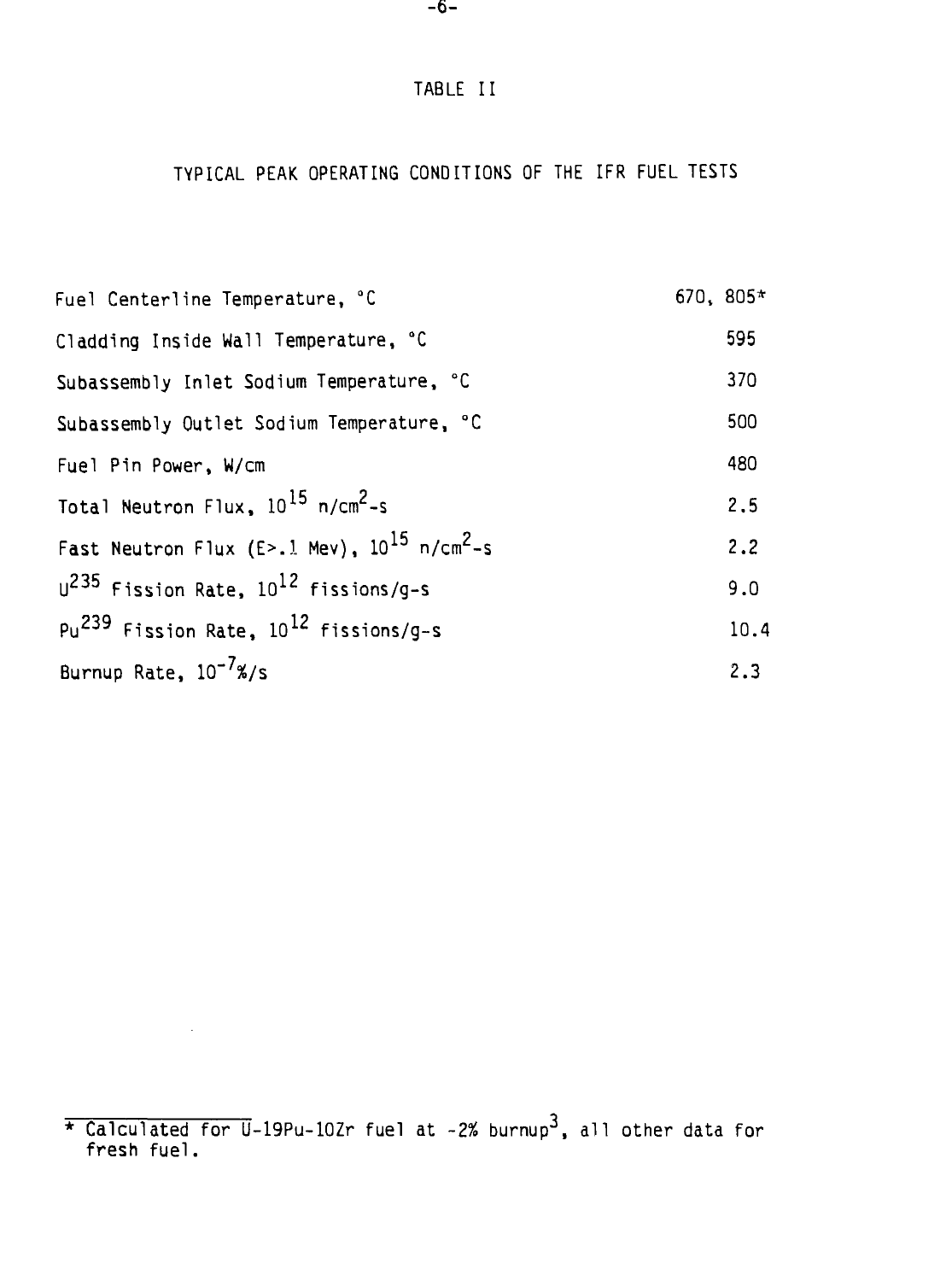amenable for subassembly transfer. All PIE is performed in shielded facilities at the Idaho site adjacent to the reactor or at the hot-cell facilities at Argonne's site in Illinois.

#### III. RESULTS

A. Fuel Swelling

ŧ

Because our irradiation tests were designed to demonstrate metallic fuel burnup capability and not fundamental research on irradiation damage, a precise description of swelling mechanisms in our fuel samples has not yet been attempted. Moreover, no attempts have been made to control swelling by alloying or heat treatment because, as we can now demonstrate, high burnup reliability in our fuel system is readily achievable.

Four major mechanisms for macroscopic fuel swelling can be identified:

- 1) Irradiation growth
- 2) Grain boundary mechanical cavitation
- 3) Fission gas bubble growth
- 4) Solid fission product accumulation

The anisotropic irradiation growth (i.e., shape change) of single crystals of orthorhombic alpha uranium has been recognized and fairly well understood since the 1960's. Shape changes involving [O10] elongation and [100] shrinkage has been satisfactorily explained by the anisotropic condensation of interstitial and vacancy loops in the lattice. In a random polycrystal mismatched growth stresses develop at grain boundaries which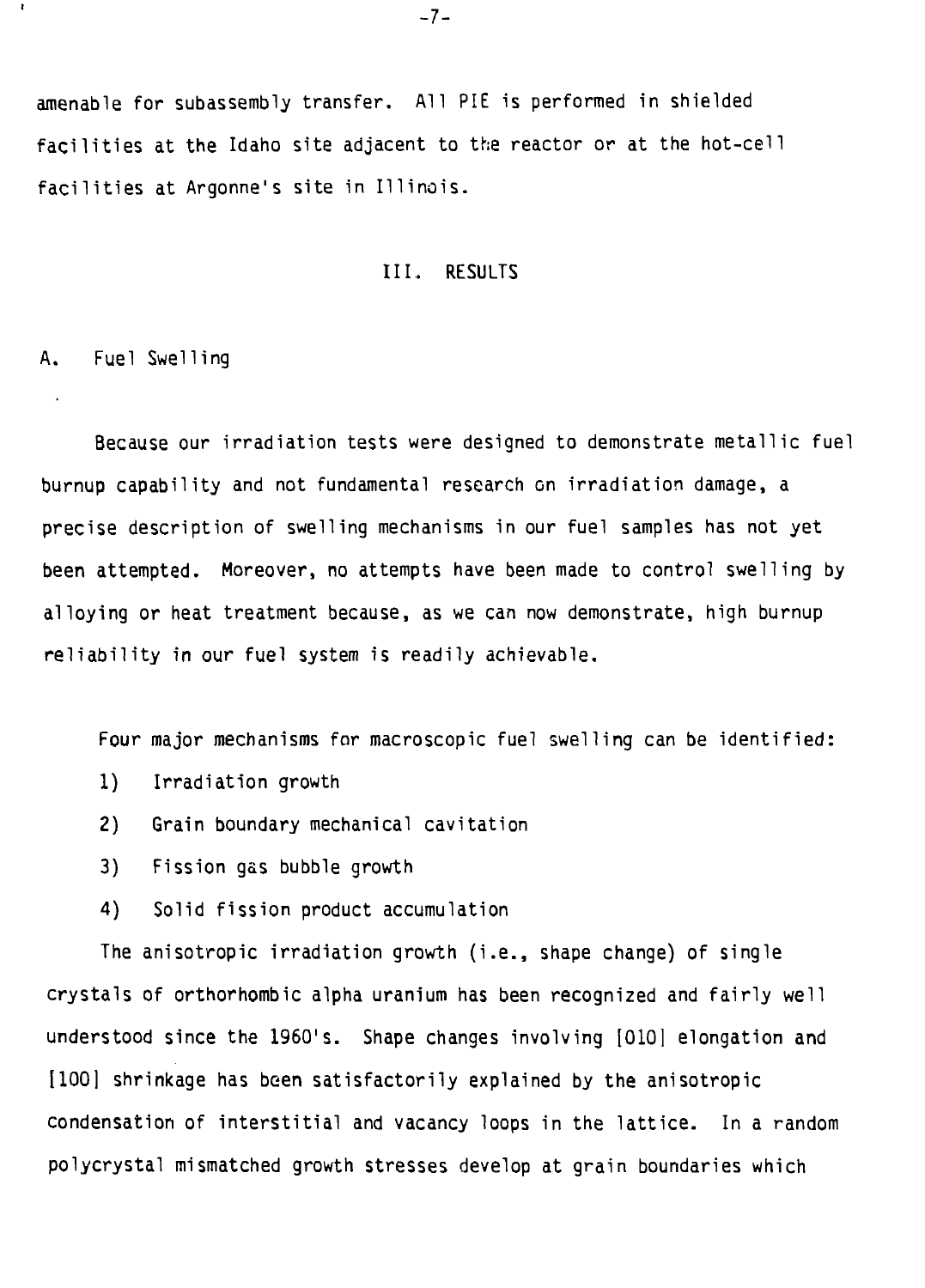**caused plastic flow or cavitation depending on the grain size and temperature. Fission gas diffusion to these cavities may assist the process but the driving force is mainly the anisotropic growth of individual grains. Complicating this process would be the presence of a preferred grain orientation or texture, induced by stress or temperature gradients during manufacture or inreactor operation.**

**Fission gas bubble growth can also be a major contributor to swelling, particularly at high temperatures where their coarsening and coalescence is favored. Because the fission yield of noble gases is high (25 % for Xe + Kr), supersaturation is quickly reached at low burnup and the gas precipitates as nominally spherical bubbles. Their internal pressure is equilibrated with the surface energy and external pressure by ingestion of vacancies which are mobile and readily available as irradiation defects.**

**Solid fission products (mainly Mo, Ru, Zr, Pd and the lathanide series) accumulate inexorably with burnup as substitutional atoms or precipitates and account for atomic volume increases of -2% per % burnup.**

**Grain boundary cavitation occurs in fuel slugs near the outer surface where the temperature favors alpha uranium formation (400° to 650°C). Though uncertainties in the ternary phase diagram for U-Pu-Zr exist, the zirconium probably exists in the hexagonal delta phase (UZ^) or the tetragonal zeta phase depending on Pu concentration and temperature. Some of the zirconium is also tied up in Zr-rich globular precipitates stabilized by 0,C, and N. We believe the "marble-cake" structure in Fig. 2 has been caused by the**

**-8-**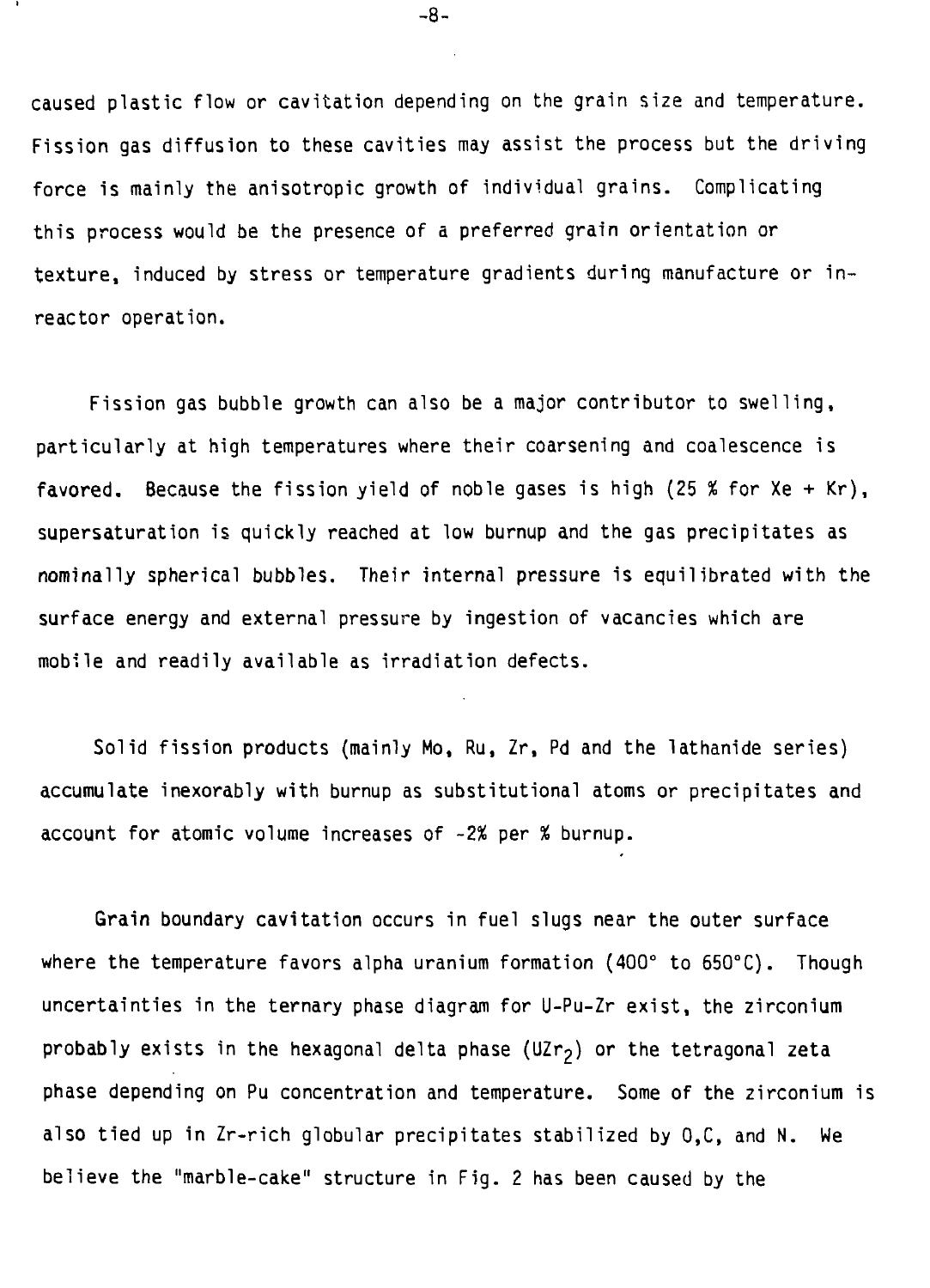cevitational mechanism. The fuel shown is U-8Pu-10Zr irradiated to 10% burnup. Closer inspection of these types of voids show many of them to be partially filled with precipitates. Electron microprobe analysis of sibling fuel has shown this material to be lanthanide- rich (La, Ce, Pr and Nd) fission product precipitates which have begun to accumulate in quantities easily observable by optical techniques.

Fission gas bubbles have also been observed in our fuel tests, particularly at slug centerline where the operating temperatures insure single-phase gamma (B.C.C.) formation. A good example of single and coalesced fission gas bubbles in U-19Pu-10Zr fuel at *2%* burnup is shown in Fig. 3. The smooth isotropic shape of the bubbles suggests they are true fission gas bubbles, possessing none of the fracture-surface like morphology of the grain boundary cavities discussed above.

In addition to the microscopic examples of fuel swelling presented in the photomicrographs, we have also used neutron radiography and immersion density to measure the macroscopic swelling levels in our fuel. Figure 4 shows the axial growth behavior of U-lOZr fuel as a function of burnup for comparable operating conditions out to 14% burnup. The shape of the swelling curve shown is typical for all of our irradation tests, with a summary of our general observations given below:

1. Rapid "breakaway" swelling in all alloys tested occurs at low burnup and continues (15 to 25%  $\Delta V/V_{\Omega}/\%$  burnup) until cladding restraint occurs at -2% burnup.

-9-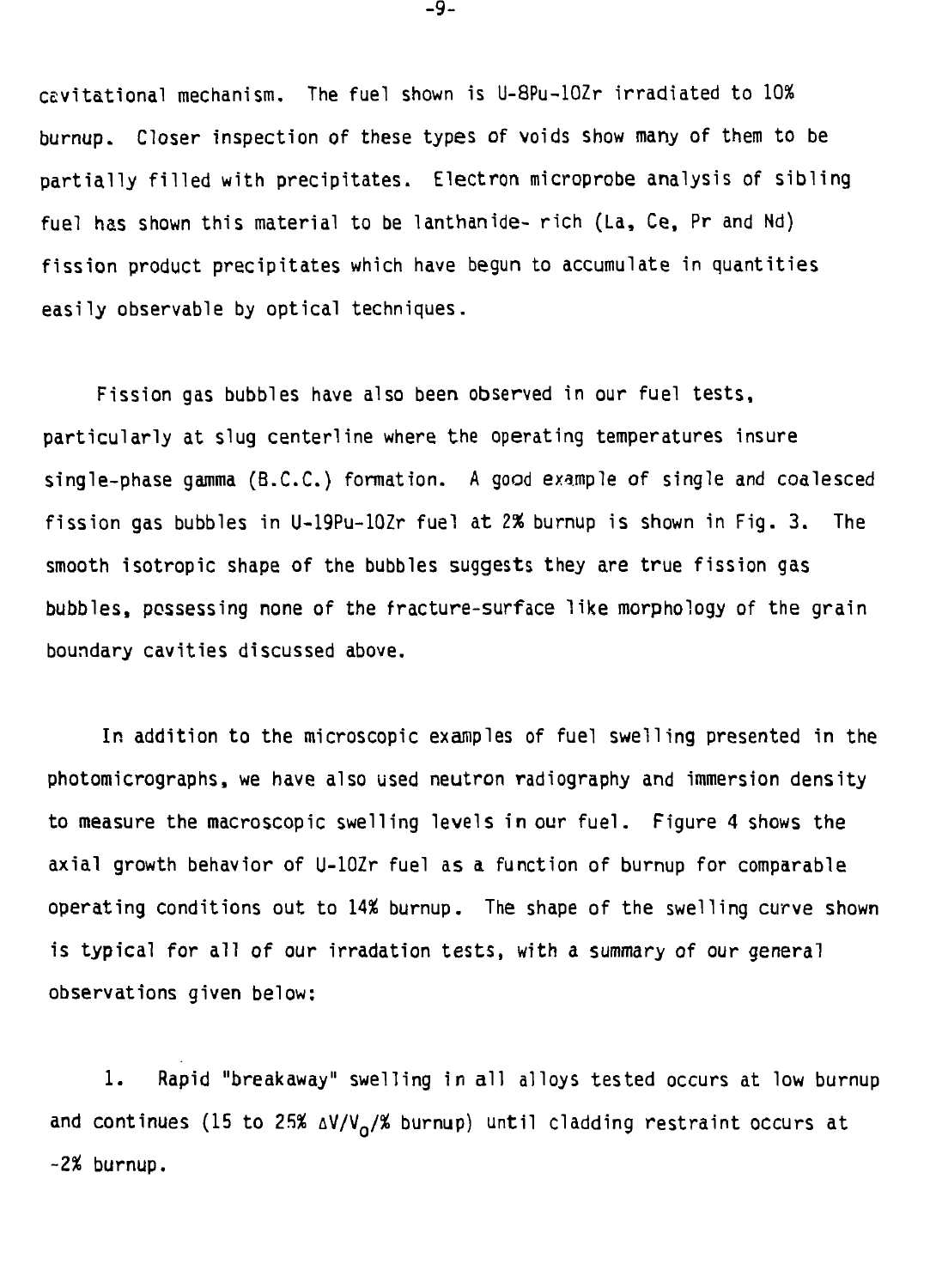2. In all alloys tested  $(U-xPu-10Zr x=0,3,8,19,22,26)$  the average radial swelling strains ( $\Delta d/d_0$ ) exceed the axial strain ( $\Delta 1/l_0$ ) by factors of 2-3. We are currently investigating the possibilities of texture in our ascast fuel by neutron diffraction. Experimental evidence<sup>4</sup> has shown that a positive growth texture [010] is produced perpendicular to the temperature gradient in uranium Jominy tests. Because directional solidification in our injection casting furnace proceeds axially from top-to-bottom, a radial growth texture which exists during irradiation in the alpha phase region cannot be discounted.

3. Increasing the plutonium content causes the ultimate swelling level at high burnup to decrease as shown in Fig. 5.

4. The plateau in axial growth of U-19Pu-10Zr fuel (but not U-lOZr or U-8Pu-10Zr) was apparently dependent on fission rate. Slow burnup rate fuel experienced approximately twice the axial growth of the fast burnup rate fuel (4.5 x  $10^{13}$  U<sup>235</sup> fissions/cm<sup>3</sup>-s vs 8.8 x  $10^{13}$  U<sup>235</sup> fissions/cm<sup>3</sup>-s). Concomitant chemical restructuring (Zr migration) in the high fission rate fuel only, (prior to cladding contact), and the associated presence of transverse and pie-shaped radial cracks, severely complicates our understanding of this data set. It may be that the growth stresses between individual grains which rise more rapidly in the high-fission-rate fuel are relieved by the cracking. Thus a creep ductility dependence on strain (i.e., swelling) rate, may be implied.

-10-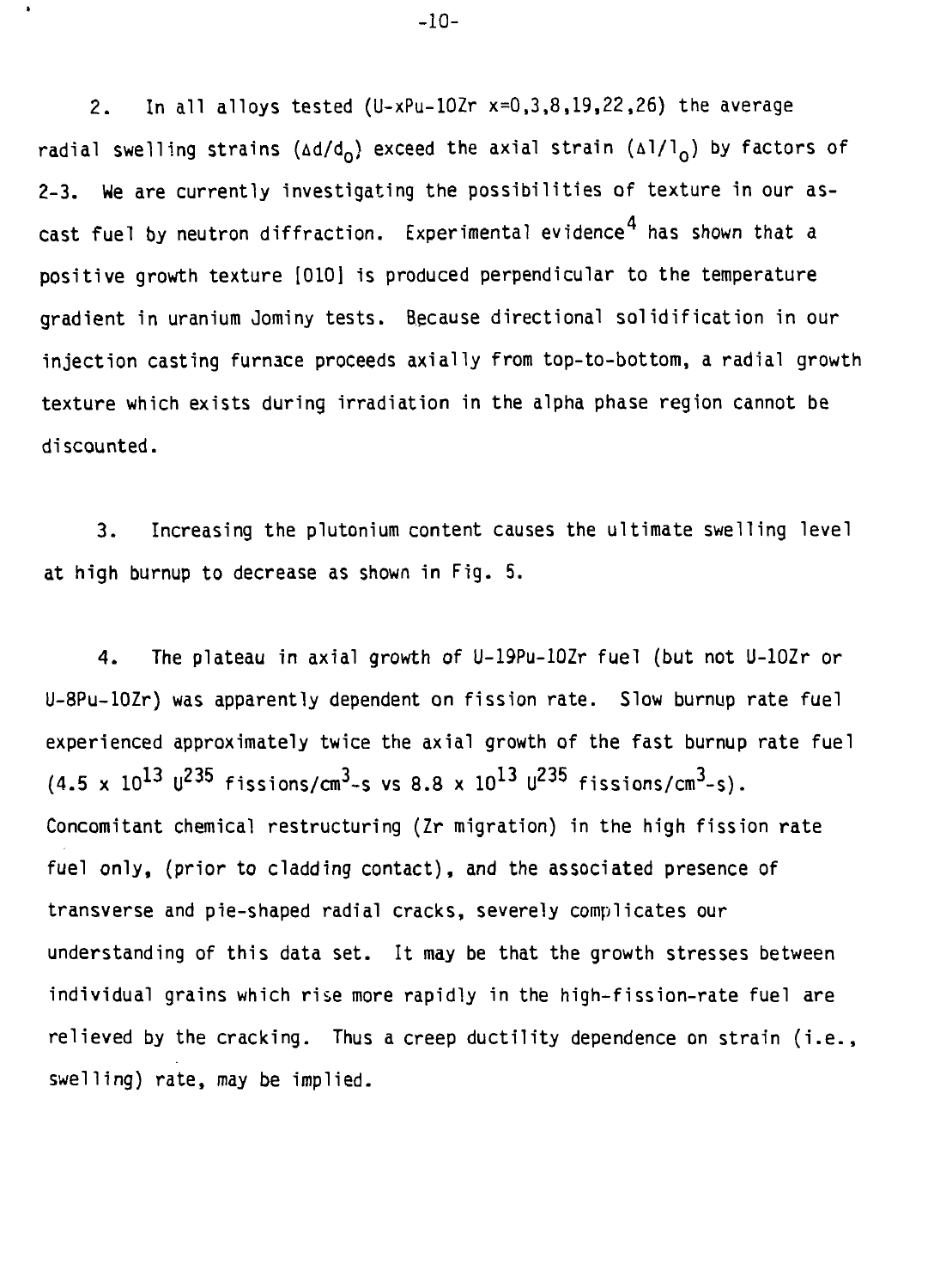#### **B. Fission Gas Retention and Release**

**Since cladding cresp responds principally to the pin's internal gas pressure, fission gas release behavior is an important parameter in controlling the probability of pin breach during steady state and transient reactor operation.**

**Numerous computer codes have been written to mechanistically model this complex behavior in fast and thermal reactor fuel. Treatment of gas behavior** in oxide fuel <sup>5</sup>as well as metallic fuel<sup>6</sup> can be found in the literature. The **latter works includes the effects of single gas atom diffusion and trapping, bubble nucleation and resolution and can account for the variation of the effective diffusion coefficient with burnup.**

**Several general conclusions regarding fission gas retention/release has come out of their modeling efforts :**

- **1. The quantity of gas which percolates into the pin plenum (and hence plenum pressure) shows a nearly linear dependence on burnup once the initial incubation transient (-0.5% burnup) has passed.**
- **2. Fractional gas release (i.e., the fraction of the theoretical gas production which is released to the plenum) increases rapidly with burnup and eventually asymptotically approaches 100%.**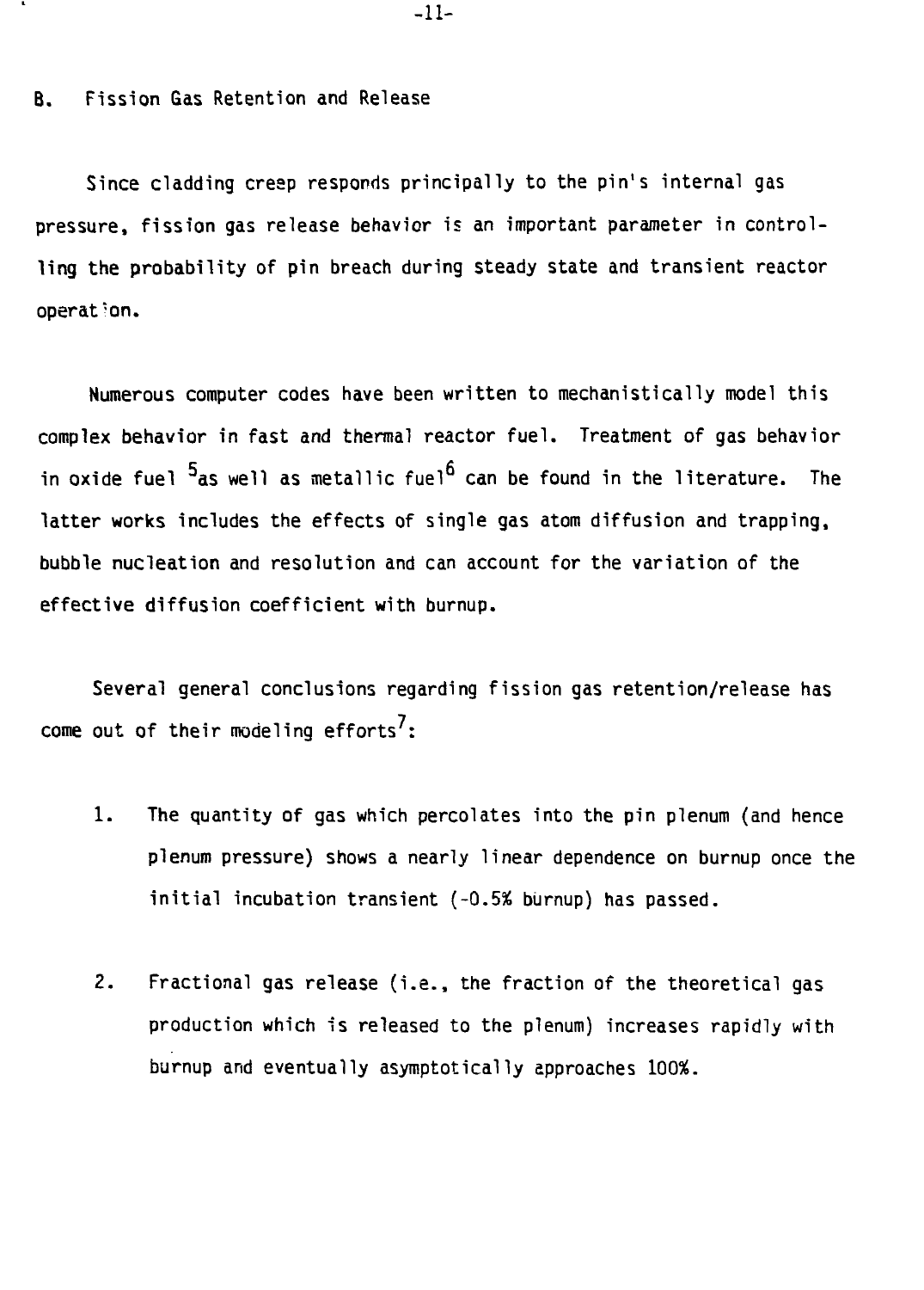3. Within a typical fuel slug, the axial variation of retained fission gas along the fuel column is small, suggesting mild dependence on local fuel temperature and diffusion distance from the plenum.

Figure 6 shows the gas release data as a function of burnup from four experimental subassemblies which had similar operating histories. The test contained fuel alloys of U-lOZr, U-8Pu-10Zr and U-19Pu-10Zr. The data was obtained by puncturing the plenum with a laser, measuring the pressures and back-fill volumes and assuming ideal gas behavior.

The predicted incubation period and linear release rate with burnup has been experimentally verified. It is clear that while the details of swelling and microstructure varies greatly with alloy composition, the gas release behavior may be a general function of operating conditions only (i.e. , pin power, plenum volume, etc.). A least squares fit to all of the data yielded a fractional release correlation plotted with the raw data in Fig. 7. The functional form is as expected by theory with approximately 80% gas release for typical goal burnups of -15%.

Retained fission gas was also measured on sibling pins at various elevations along the fuel column. Figure 8 shows the data from a U-19Pu-10Zr fuel slug which had been irradiated to 11.9% peak burnup. The slug was sectioned and declad in 6.3 cm samples and dissolved in an HC1, HNO<sub>3</sub> and HF acid bath. The released gas was collected in a charcoal trap and concentrated by cryo-pumping into a sample chamber for analysis by isotopic dilution mass-

-12-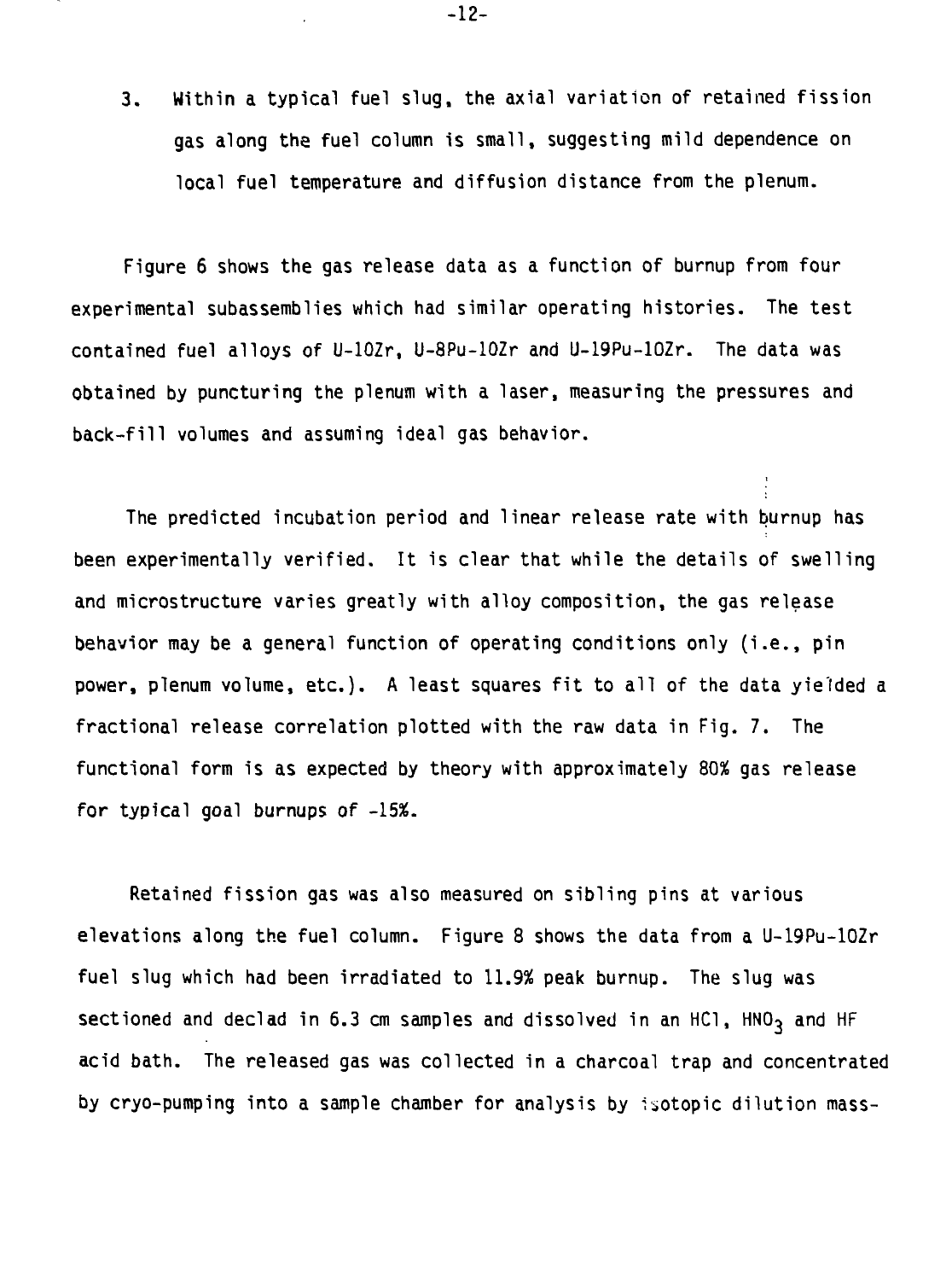**spectrometry. A relatively flat profile for both xenon and krypton resulted, suggesting similar percolation rates with a mild temperature dependence.**

**C. Fuel/Cladding Chemical Interaction (FCCI)**

**Fuel/cladding chemical interaction (FCCI) involves the interdiffusion of fuel and cladding constituents at operating temperatures. Specifically, the interdiffusion has been characterized by diffusion of Fe and Ni, when available as a cladding constituent, into the fuel with corresponding diffusion of lanthanide fission products (La, Ce, Nd, Sm, Pr) into the cladding. Figure 9 shows typical metallography of the fuel/cladding interface region where the interaction has occurred.**

**The interdiffusion is also characterized by diffusion of cladding alloying pins into the body of the fuel. At minor degrees of interaction, metallography does not often show the area of interaction in the fuel. The interaction in the cladding, however, follows a very defined interaction front, leaving a layer of cladding which contains nearly 20 wt % of the lanthanides. This layer is clearly shown in Fig. 9 for U-I9Pu-10Zr clad in D9 stainless steel at 11.9% peak burnup.**

**Consequences of FCCI involve modification of the mechanical properties of the cladding by lanthanide intrusion, and lowering of the fuel melting point as it is alloyed with Fe and Ni (Cr does not appear to diffuse into the fuel to any significant extent). The lowering of the fuel melting point does not**

**-13-**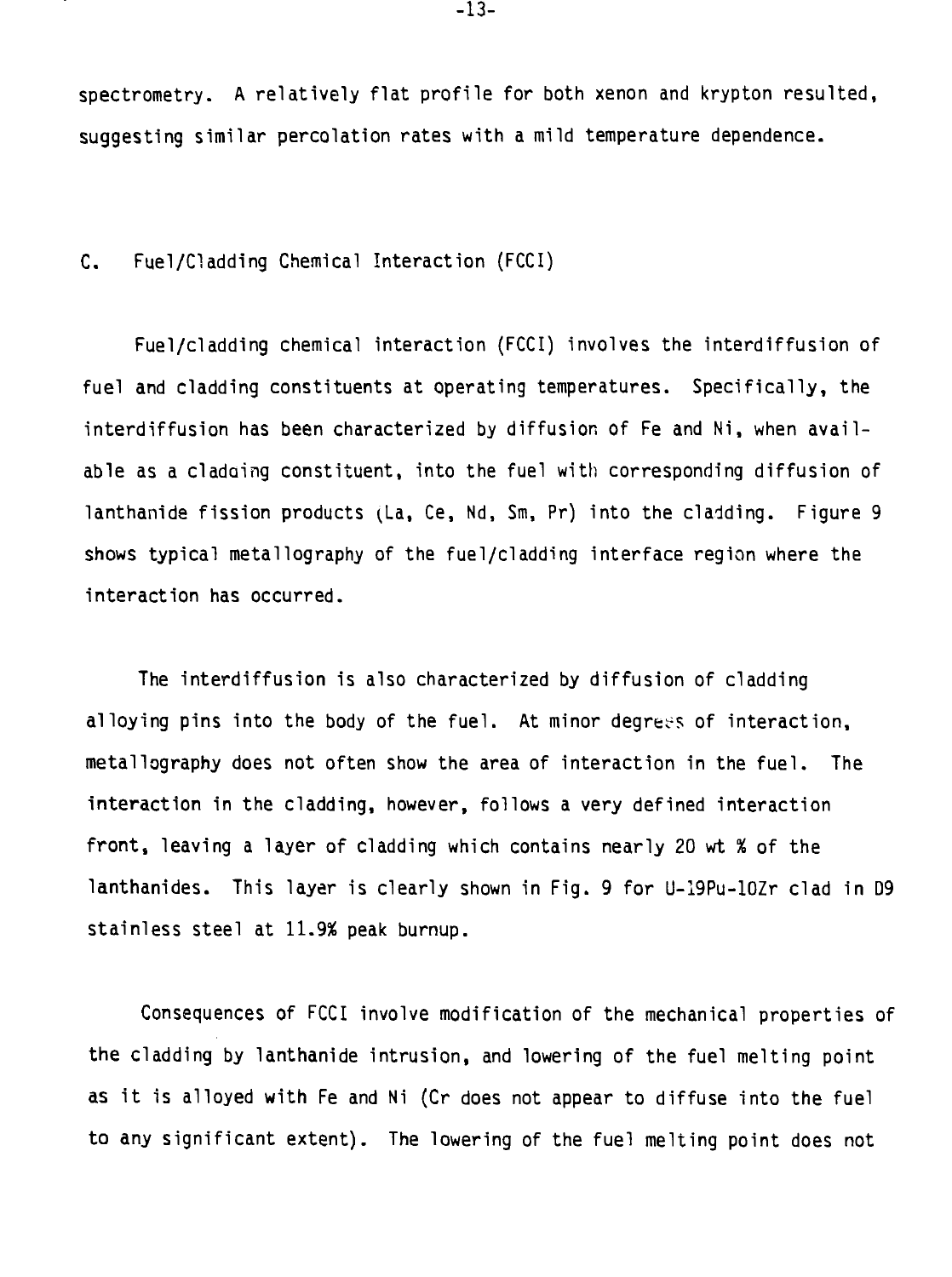**significanf.ly alter steady-state fuel operation as the U-Fe eutectic is 715°C which is well above normal fuel temperatures near the cladding surface, the only location where large concentrations of cladding constituents approaching** the UFe<sub>2</sub>/U<sub>6</sub>Fe eutectic may be present. The effect does limit the off-normal **capabilities of the fuel pin, in that the cladding can' be penetrated rapidly if temperatures are elevated to the point where molten phase occurs. Reactor designs are therefore limited to ensure that such cladding penetration is not likely to occur.**

**The incorporation of lanthanide fission products in a cladding layer is of more importance to steady-state fuel performance. The interaction layer has been found to extend to -0.1 mm at 10 at.% burnup. The lanthanides harden and embrittle the cladding as indicated by the hardness indent sizes in Fig. 9. Hardness values in the reacted layer have been measured as high as -1100 DPH vs. -325 DPH in the unreacted D9 cladding bulk. To date, fuel performance modeling has been forced to assume that mechanical integrity of the FCCI layer has been lost entirely. There is some evidence that this is a very conservative assumption and tests are underway to measure the properties of this layer, by creating them in the laboratory, so as to strengthen the accuracy of fuel performance codes.**

**D. Fuel Restructuring**

**Figure 10 shows a cross section of an irradiated U-19Pu-10Zr pin at -3 at.% burnup. The obvious radial zones in the fuel have been created by fuel restructuring, combining radially-dependent fuel swelling behavior and**

**-14-**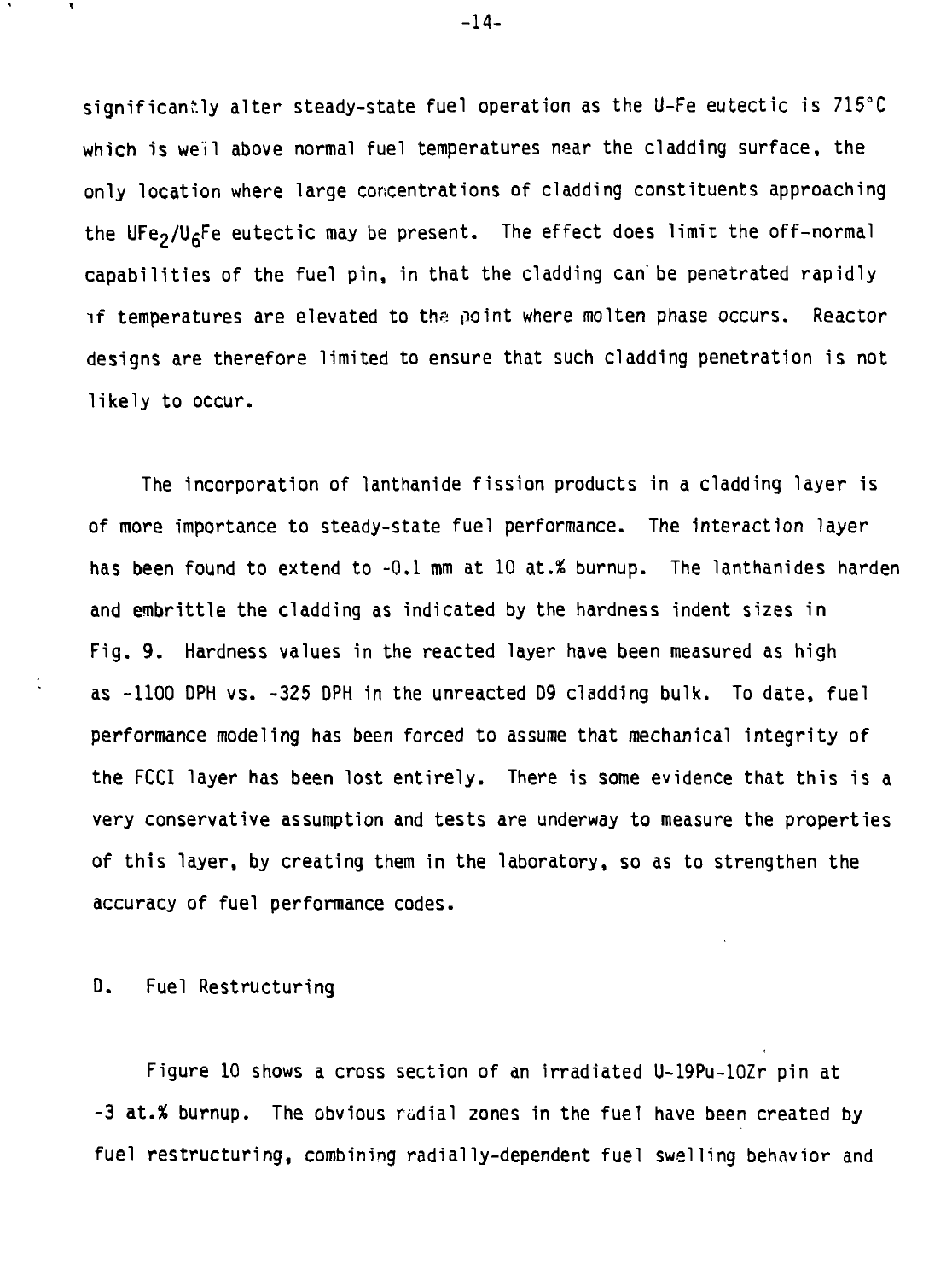**fuel constituent segregation. The light-colored ring of fuel has only 2 wt % of Zr and is enriched in U, resulting in an overall composition of <sup>l</sup>J-19Pu-2Zr. The other zones are enriched in Zr at the expense of U. Fuel restructuring has been observed as mid-radius Zr-depleted zone, or a two-zone structure where the depleted region occurs at the center of the fuel, Fig. 11. These types of restructuring are, however, limited to fuel compositions containing 15 wt % Pu or greater; fuel containing 8 wt % Pu or less does not show significant restructuring except for a rather homogeneous development of fission gas bubbles and grain boundary cavities.**

**The fuel performance consequences of restructuring are primarily concerned with the lowering of fuel solidus temperatures in Zr-depleted areas. The solidus of the U-19Pu-2Zr zone shows in Fig. 10 is 1O32°C, while the solidus temperature of the nominal U-19Pu-10Zr fuel is 1126°C. These changes are not significant to steady-state fuel performance, and off-normal performance is limited more by FCCI effects and cladding mechanical properties rather than solidus changes.**

**The reasons for fuel restructuring in the form of constituent migration are not yet well known. However, models based upon segregation driven by chemical activity gradients in the fuel are most widely accepted. The theories are based on the fact that radial temperature gradients create radial zones which represent ternary phase fields. The particular phase fields created incorporate phases with varying Zr activities, and the variations drive diffusion. Recent evidence has indicated that the radially-dependent fuel swelling behavior precedes the constituent migration, and therefore the**

**-15-**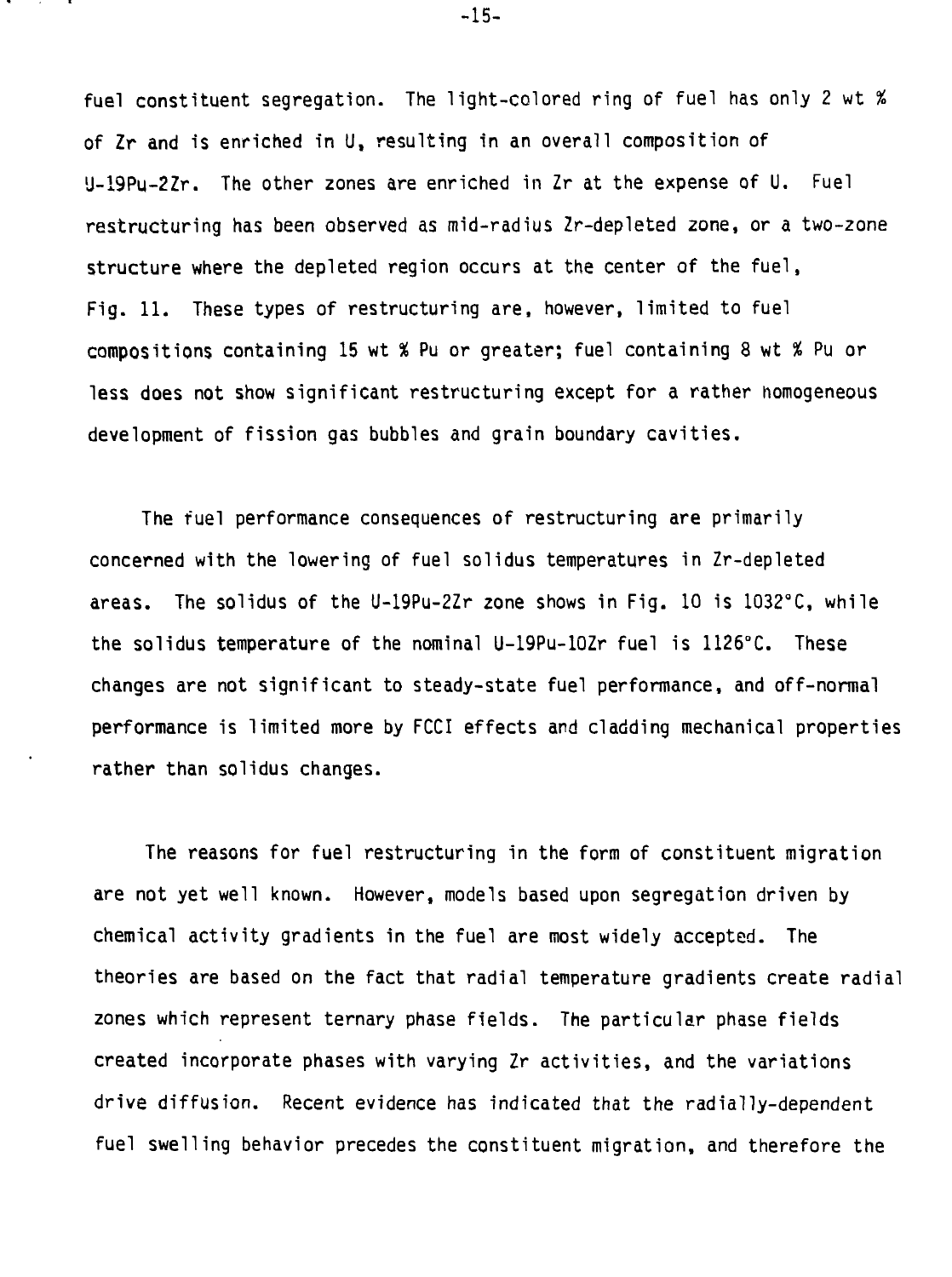**swelling process itself may contribute to the segregation phenomenon. More work is needed to produce a clear explanation for the behavior as it is now clear that thermodynamic and diffusion properties of the U-Pu-Zr system are needed as well as a more precise description of the U-Pu-Zr ternary phase** equilibria than now exists<sup>8</sup>.

#### $E_{\bullet}$ Cladding Deformation

Cladding deformation is the result of irradiation-induced void swelling Cladding deformation is the result of irradiation-induced void swelling and creep, and thermal creep. The creep is driven by the stresses in the stresses in the stresses in the stress released fission gas and fuel/cladding mechanical interaction (FCMI) phenomena. The former can be reduced by providing a larger plenum and lowered cladding temperature but compact core lengths and high coolant outlet temperature are economically favorable. Fuel cladding contact stresses can be minimized by maintaining a low (<75%) smear density (defined by the crosssectional area of the fuel slug/the internal cladding cross-section) which guarantees a spongy fuel microstructure with open porosity. Previous studies<sup>9</sup> of metallic fuel behavior showed that FCMI was below detectable levels (to *8%* burnup) in previous metal fuel designs using solution-annealed 316 SS. To date, the tests of IFR fuel clad in advanced alloys have shown no definitive evidence for FCMI, due to the low levels of total strain measured. The important point is that no unexpected large cladding strain which would affect pin reliability have been observed in D9 clad pins at *-15%* burnup or HT-9 clad pins at 11% burnup. At higher fuel burnup (>20%),

**-16-**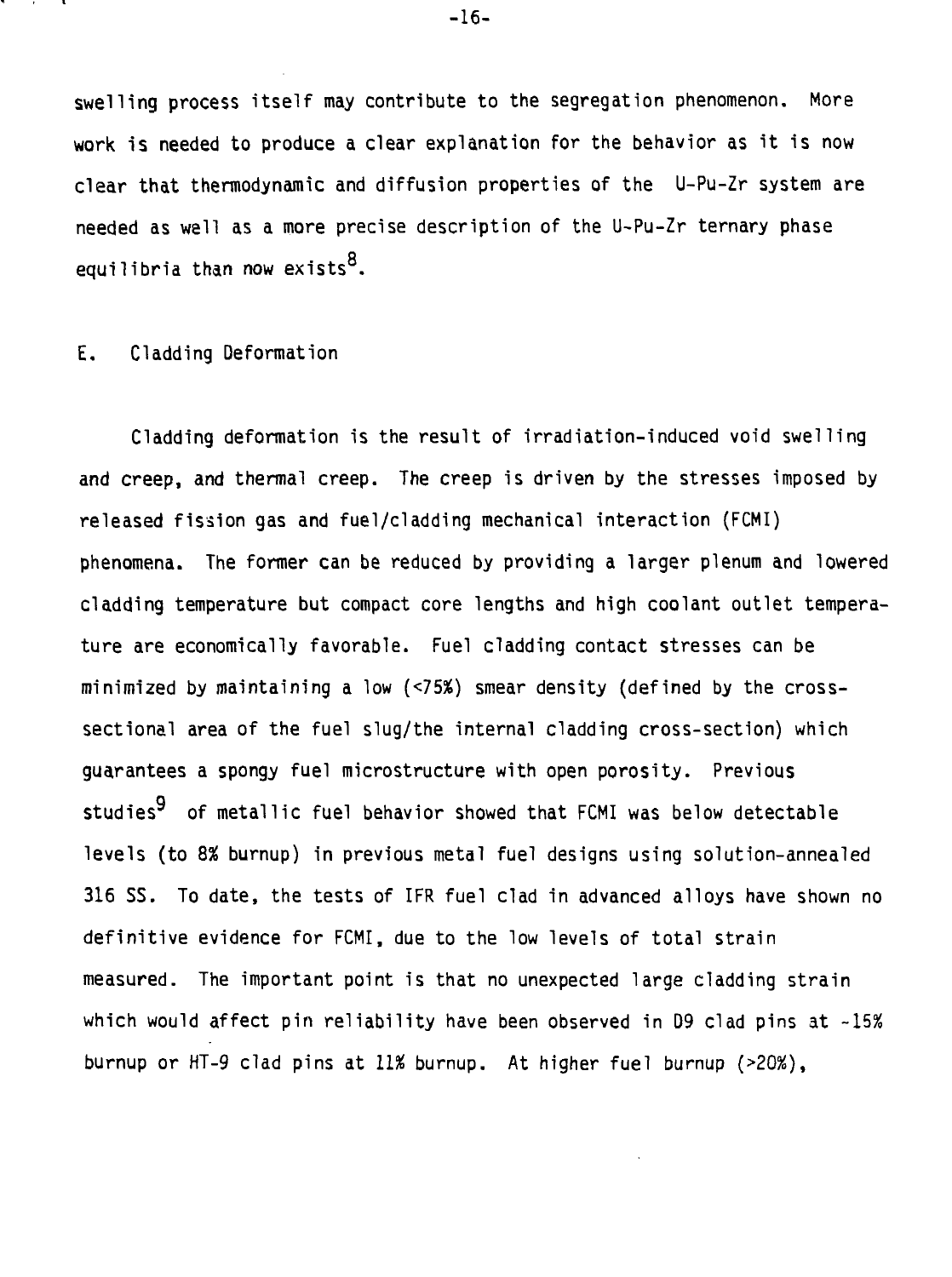**however, the FCMI may become significant as solid fission products build-up, close off the interlinkage paths between pores and plenum, and effectively harden the fuel.**

**Figure 12 shows a comparison of cladding diameteral profiles between a D9 and an HT clad pin at similar exposures. It can be seen that while both profiles show low strains, the HT-9 performs in a superior manner in this regard. Within the uncertainties in property correlations and operating conditions, all of the strain can be accounted for by gas pressure loading and void swelling.**

**To illustrate the expected performance differences between austenitic, modified austenitics, and ferritic/martensitic steels, a set of calculations showed in Fig. 13 have been carried out. Three hypothetical pins were irradiated to 15% peak burnup with cladding alloys of 20% cold worked 316 SS, 20% cold-worked D9, and normalized- and tempered-HT-9, respectively. A constant peak cladding midwall temperature of 600°C and a linear hoop stress ramp rate of 8.9 MPa per % burnup were chosen. The peak fast fluence at core midplane was -14xlO<sup>22</sup> n/cm (70 dpa). The shape of the curves reflect the flux profile (chopped sine wave) and cladding temperature profile which increases almost linearly from left to right. The uppermost curve predicted for the 20% CW 316 pin would preclude its use to this burnup due to pin-pin or pin-subassembly interference. The middle curve shows the D9 pin at an acceptable level of strain but rapid swelling at increased exposure would be limiting. The lower curve for HT-9, which is essentially 100% cladding creep, illustrates why it is the alloy of choice for most long-life advanced reactor**

**-17-**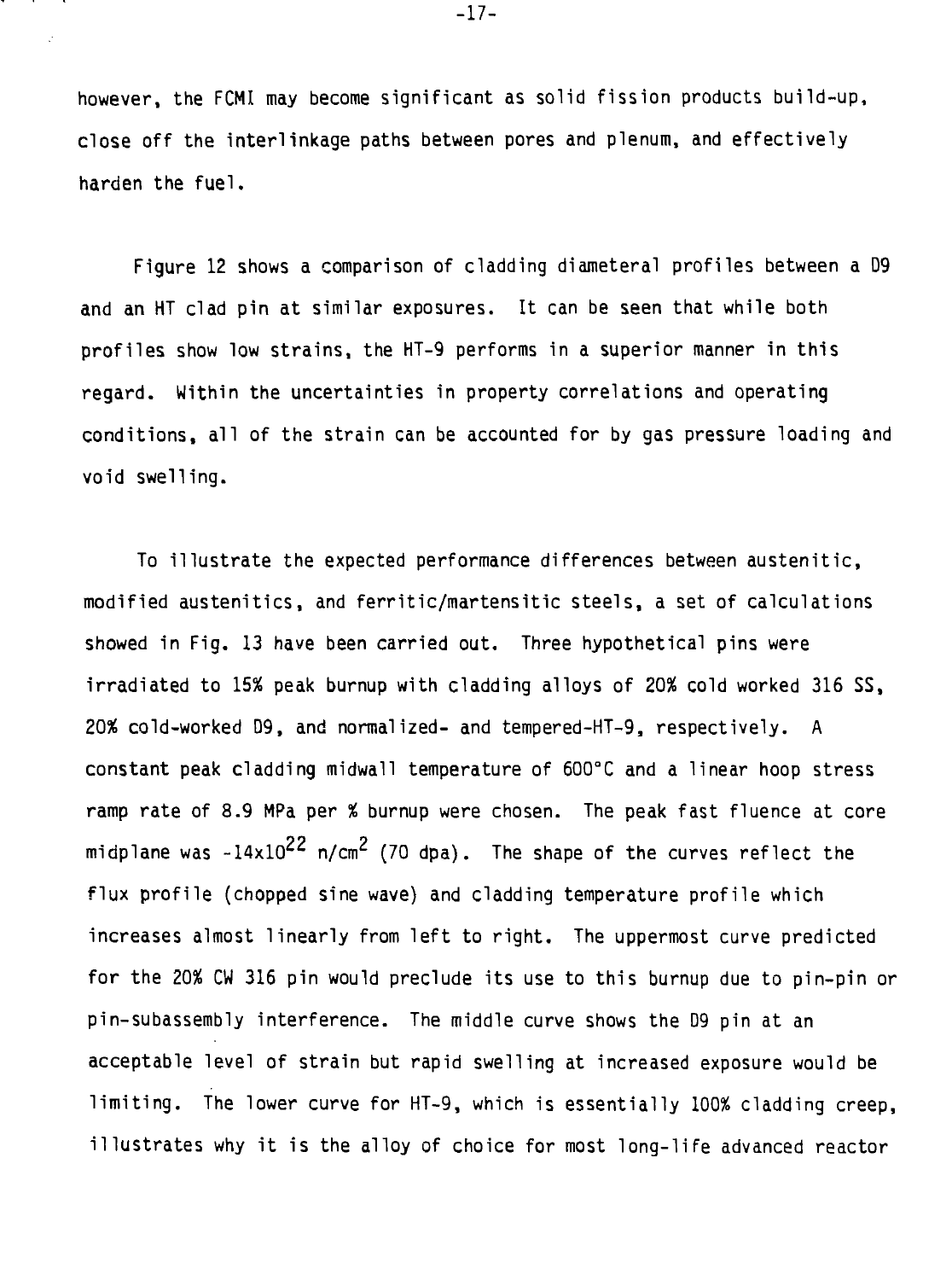**designs. The limitation of HT-9 for cladding application is its high tempera**ture strength. The onset of tertiary creep at ~650°C<sup>10</sup> and the rapid strain **rates above 700°C require high temperature operation to be limited to short times.**

#### **IV. SUMMARY**

Recent irradiation tests in EBR-II have provided experimental data on the performance characteristics of U-Pu-Zr, the reference Integral Fast Reactor (IFR) fuel type. While no serious barrier to high burnup performance has been observed in these demonstration tests, detailed mechanistic descriptions of the observed fuel swelling, gas release, fuel constituent redistribution, and fuel/clad chemical interaction are needed before steady-state and off-normal operation can be modeled completely. Future reactor and laboratory tests will be directed toward this effort.

#### **ACKNOWLEDGEMENTS**

This work has been sponsored by the U. S. Department of Energy, Civilian Reactor Development, under contract W-31-109-Eng-38.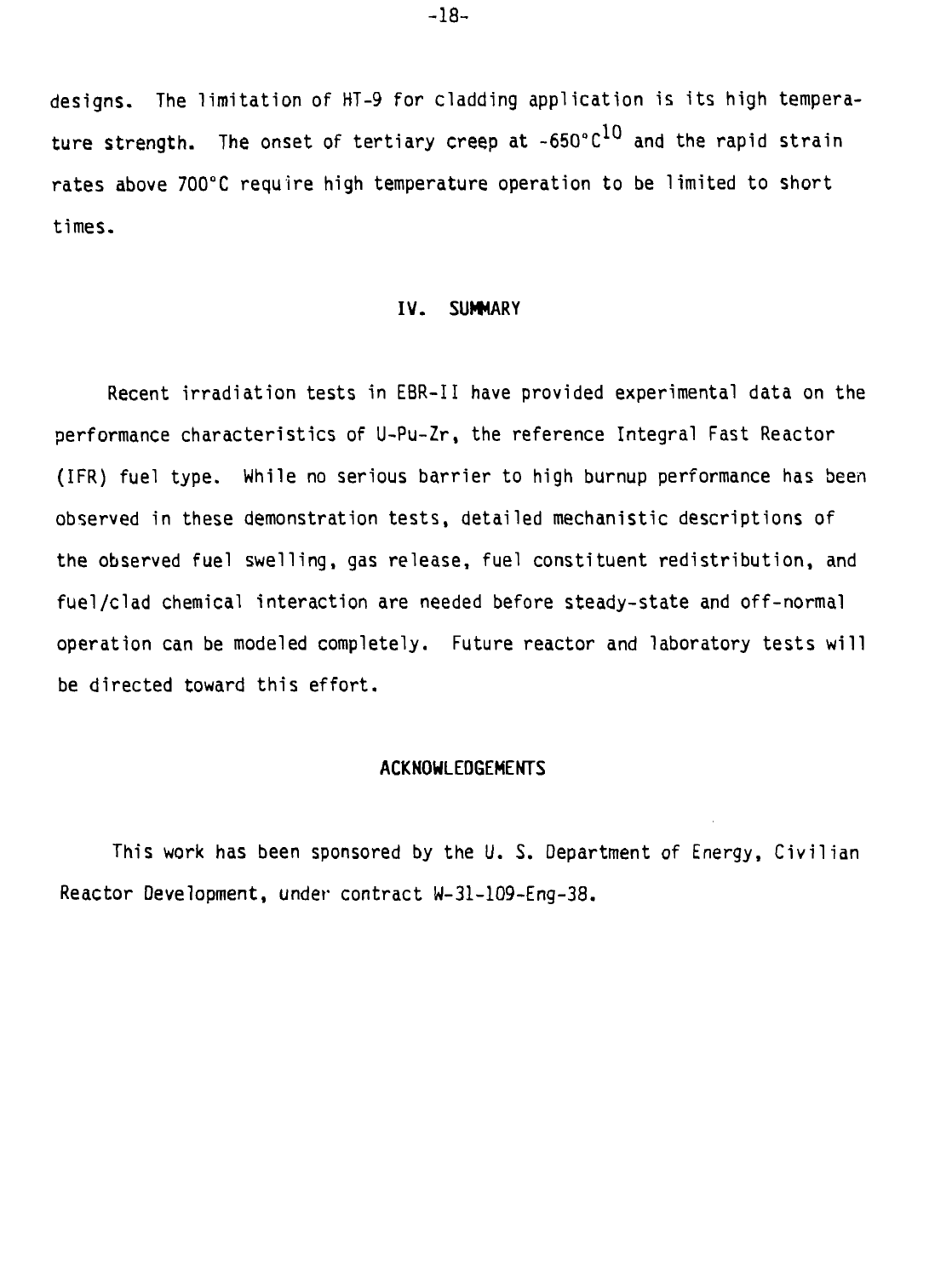#### **REFERENCES**

- 1. C. E. Till and Y. I. Chang: Proceedings of the American Power Conference, 1986, vol. 48, p. 688.
- 2. L. Burris, et al: Transactions of the American Nuclear Society Annual Meeting, 1988, vol. 56, p. 68.
- 3. M. C. Billone: Argonne National Laboratory, Argonne, IL, unpublished research, 1987.
- 4. K. R. Riggs and N. F. Neumann: MCW-1491, TID-45OO, 40th Edition, Mallinckrodt Chemical Works, Weldon Spring, MO, April 1965.
- 5. M. H. Wood and J. R. Mathews: J. Nuclear Materials, 1980, vol. 91, p. 35.
- 6. M. C. **Billone,** et al: Proceedings of the International Conference on Reliable Fuels for Liquid Metal Reactors, Tucson, AZ, 1986.
- 7. E. E. Gruber and J. M. Kramer: Argonne National Laboratory, Argonne, IL, unpublished research, 1988.
- 8. D. R. O'Boyle and A. E. Dwight: Proceedings of the 4th International Conference on Plutonium and Other Actinides, Santa Fe, NM, 1970.
- **9. D. L. Porter, et al:** Proceedings of the International Conference on Reliable Fuels for Liquid Metal Reactors, TuCSOn, AZ, 1986.
- 10. G. L. Fox: Proceedings of the International Conference on Reliable Fuels for Liquid Metal Reactors, TuCSOn, AZ, 1986.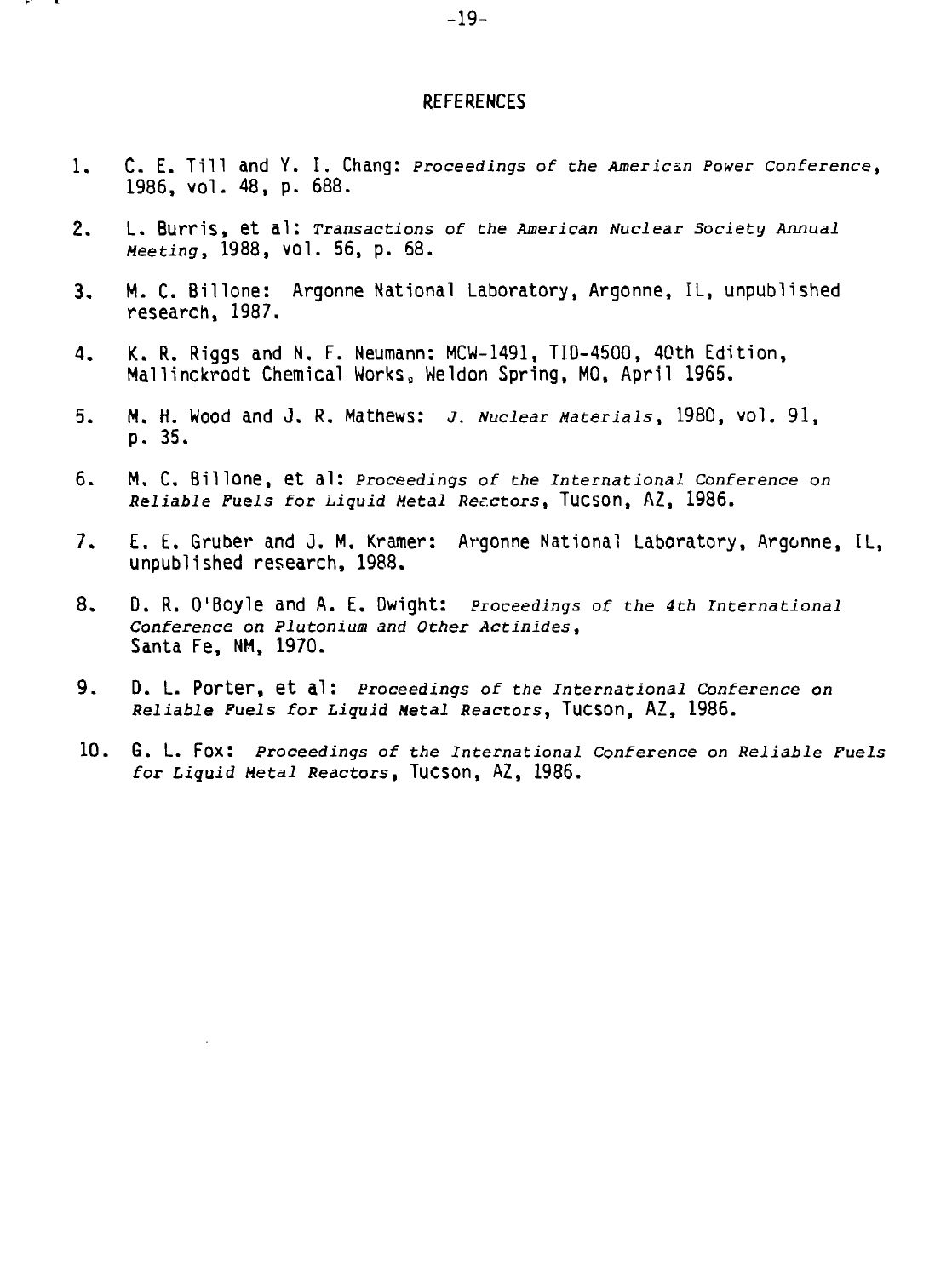## FIGURE CAPTIONS

| Figure 1  | Key Design Features of a Typical Metallic Fuel Pin.                                                                                        |
|-----------|--------------------------------------------------------------------------------------------------------------------------------------------|
| Figure 2  | As-irradiated Microstructure of a U-8Pu-10Zr Fuel Slug Showing<br>Cavitation in the Outer Region.                                          |
| Figure 3  | Typical Fission Gas Bubble Distribution in the High Temperature<br>Gamma Phase Region.                                                     |
| Figure 4  | Axial Fuel Slug Swelling Behavior of the U-10Zr Alloy.                                                                                     |
| Figure 5  | The Effects of Plutonium Content on the High Burnup Levels of<br>Axial Fuel Swelling.                                                      |
| Figure 6  | Linear Fission Gas Release Behavior in Fuel Alloys of the Type<br>$U - xPu - 10Zr$ , $x = 0, 8, 19$ .                                      |
| Figure 7  | Fractional Fission Gas Release Behavior in Fuel Alloys of the<br>Type $U - xPu - 16Zr$ , $x = 0, 8, 19$ .                                  |
| Figure 8  | Fission Gas Retained in a U-19Pu-10Zr Fuel Slug Irradiated to<br>$-12\%$ Burnup.                                                           |
| Figure 9  | Etched D9 Cladding Microstructure at -12% Burnup Showing the<br>Increased Hardness of the FCCI Layer.                                      |
| Figure 10 | As-polished Microstructure of a U-19Pu-10Zr Slug Irradiated to<br>-3% Burnup Showing the Zirconium Depleted Annulus at Mid-<br>radius.     |
| Figure 11 | As-polished Microstructure of a U-19Pu-10Zr Slug Irradiated to<br>5.5% Burnup Showing the Zirconium Depleted Region at Fuel<br>Centerline. |
| Figure 12 | Comparison of D9 and HT9 Cladding Diametral Profiles After<br>Burnups of 10-11% Burnup.                                                    |
| Figure 13 | Calculations of Cladding Diametral Profiles of the 316 SS, D9,<br>and HT9 Alloys After 15% Burnup.                                         |

• \*• I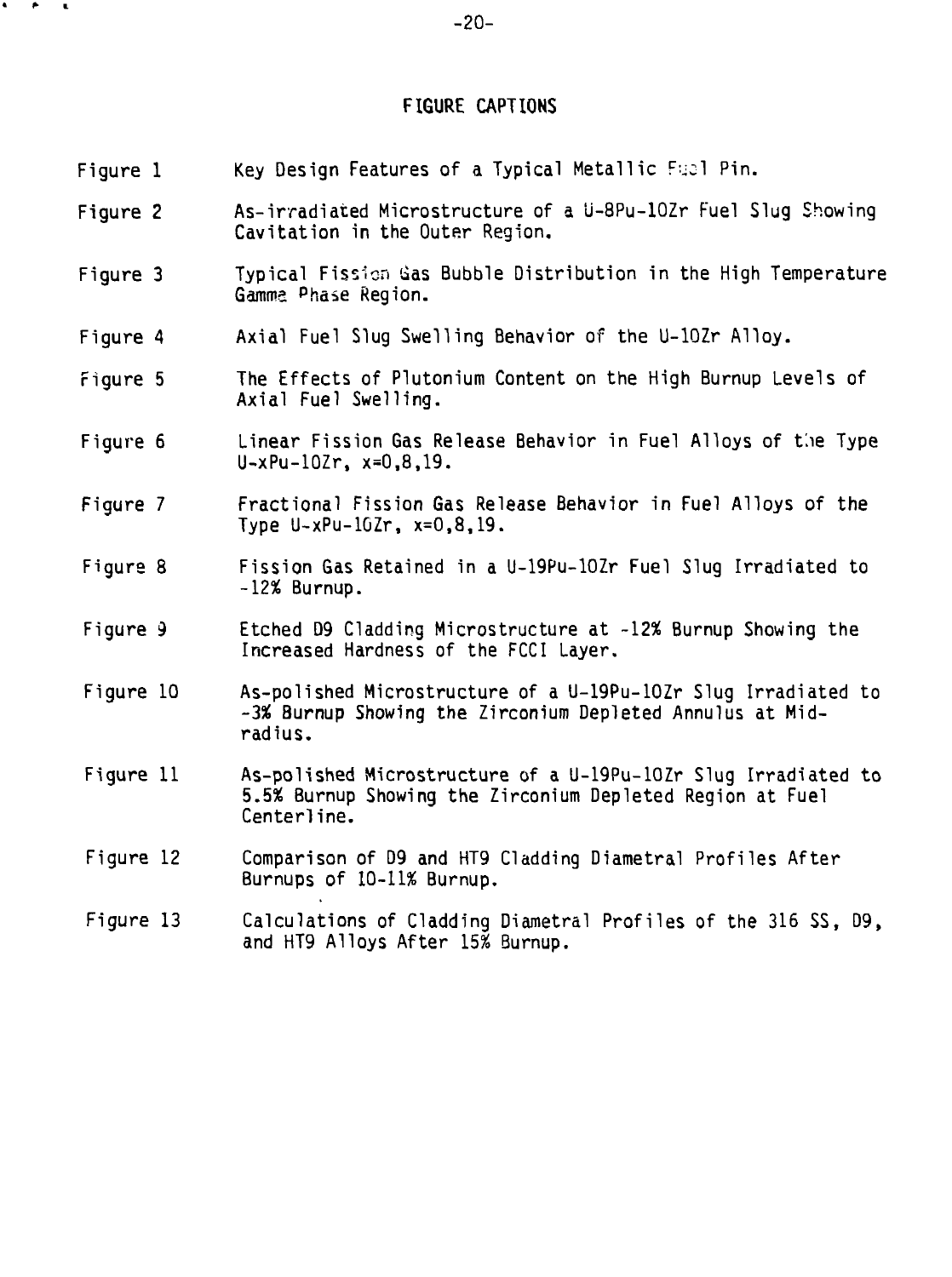

 $\mathcal{L}$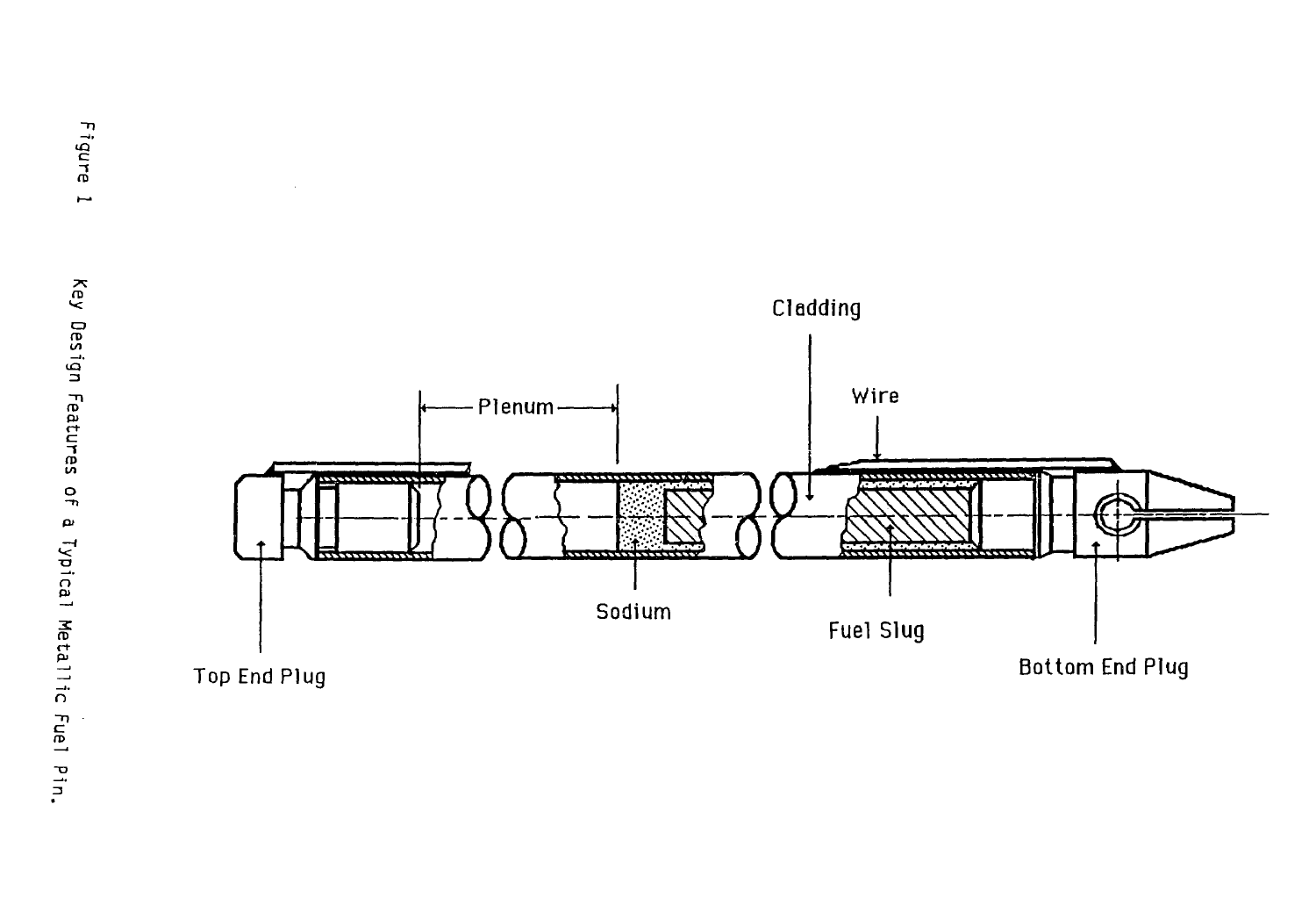

Figure 2 As-irradiated Microstructure of a U-3Pu-10Zr Fuel Slug Showing Cavitation in the Outer Region.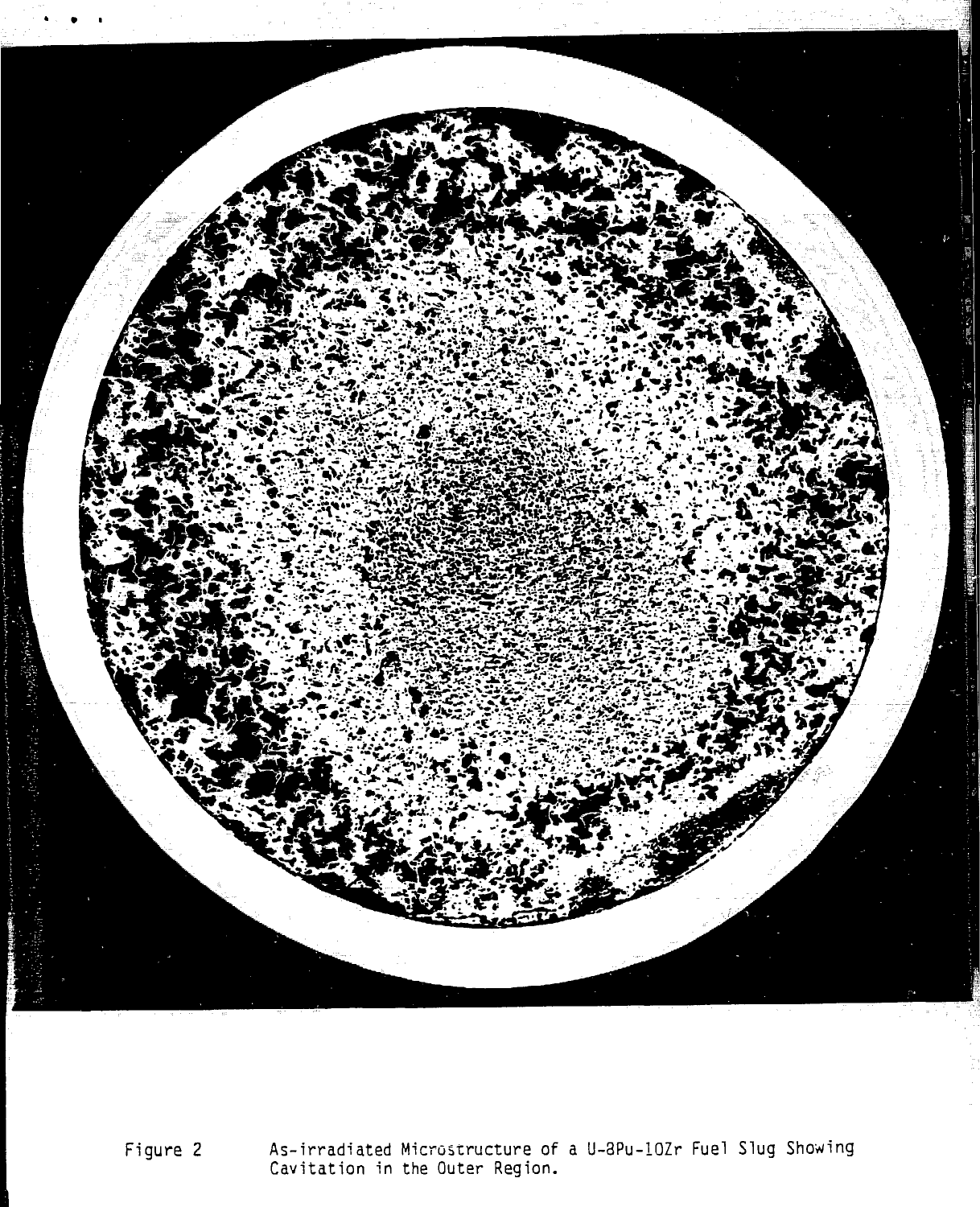

Figure 3 Typical Fission Gas Bubble Distribution in the High Temperature Gamma Phase Region.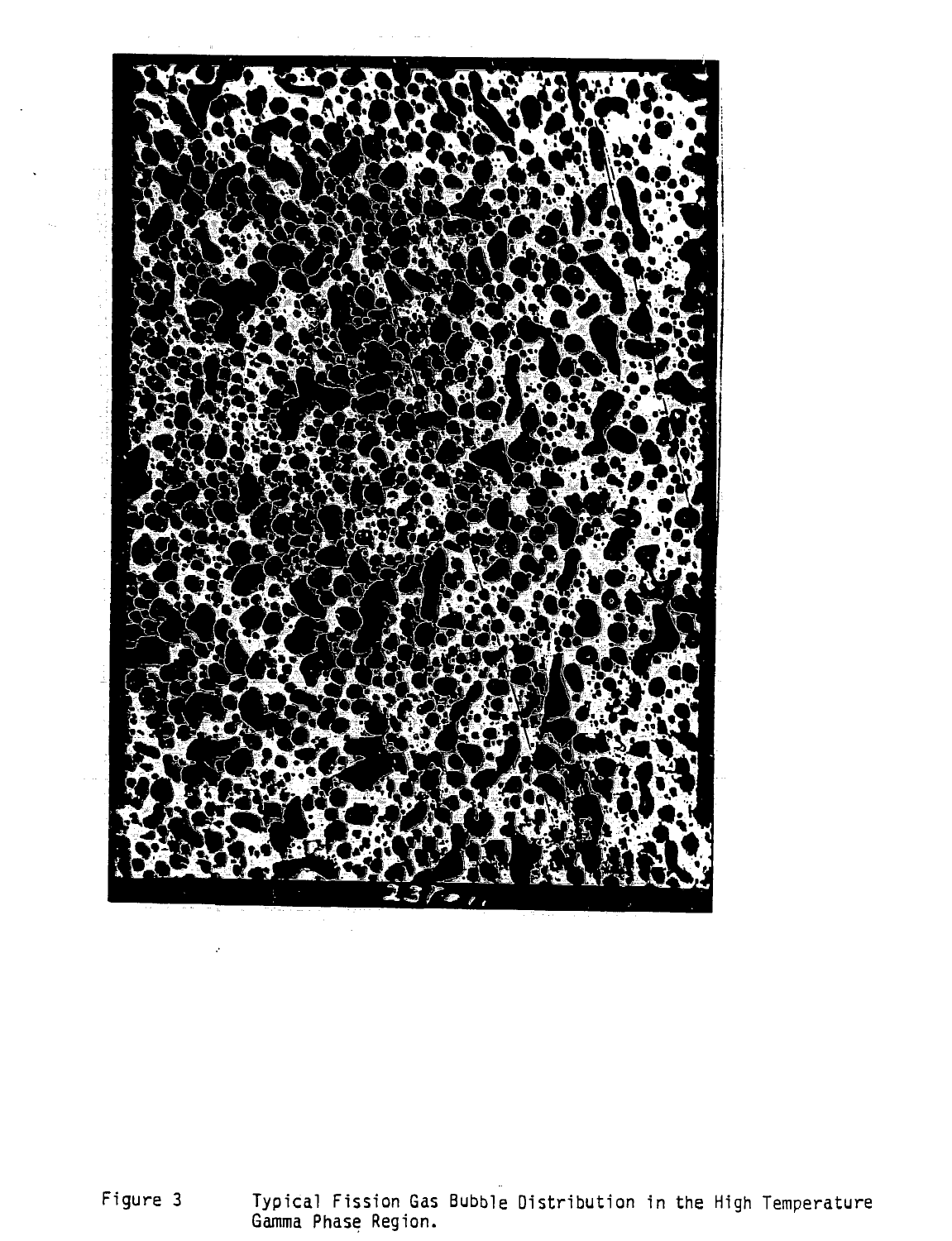% AXIAL FUEL GROWTH, (L-LO)/LO x 100%



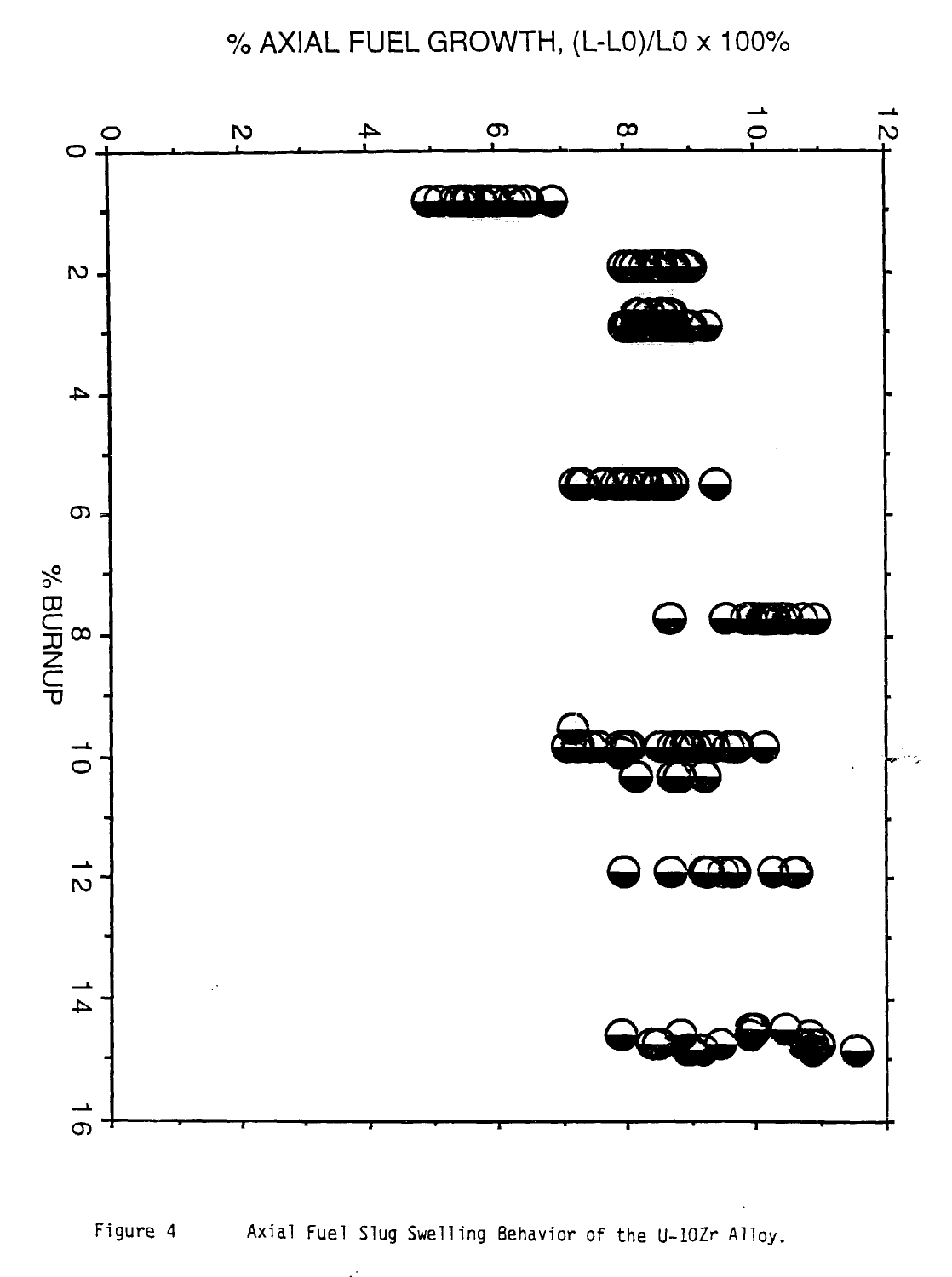% AXIAL FUEL GROWTH, (L-LO)/LO x 100%



Figure 5 The Effects of Plutonium Content on the High Burnup Levels of Axial Fuel Swelling.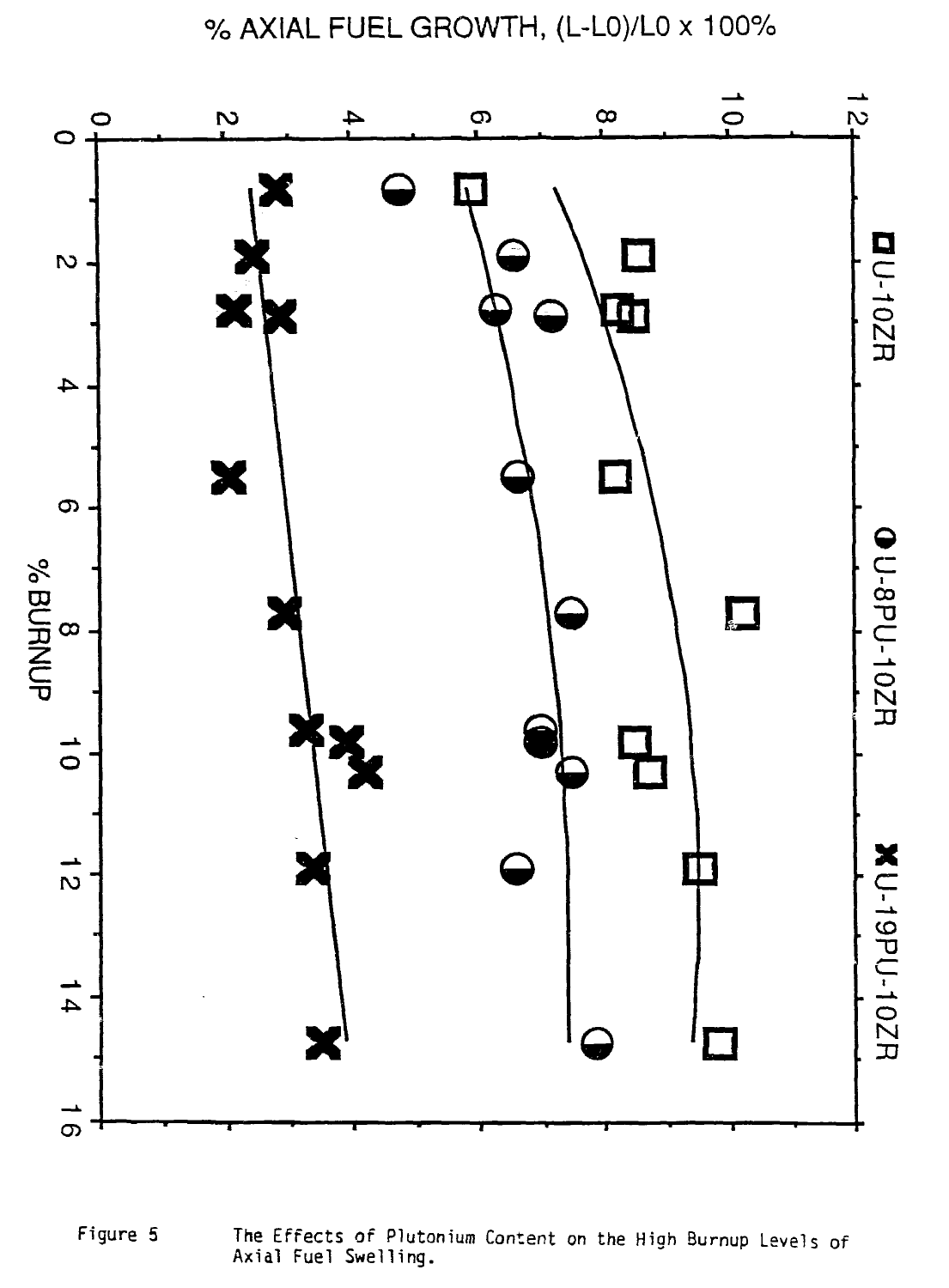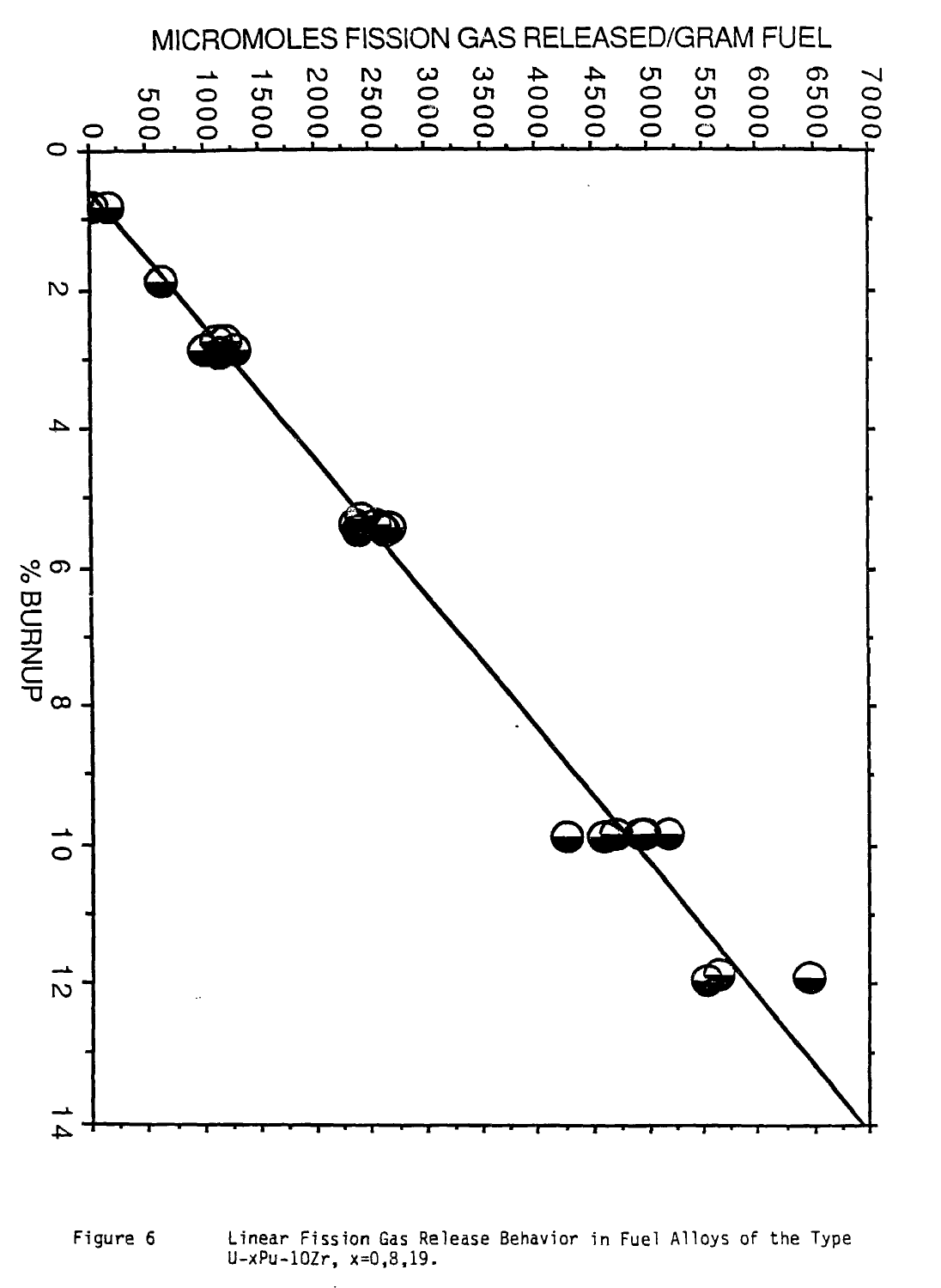

Fractional Fission Gas Release Behavior in Fuel Alloys of the Figure 7 Type U-xPu-10Zr, x=0,8,19.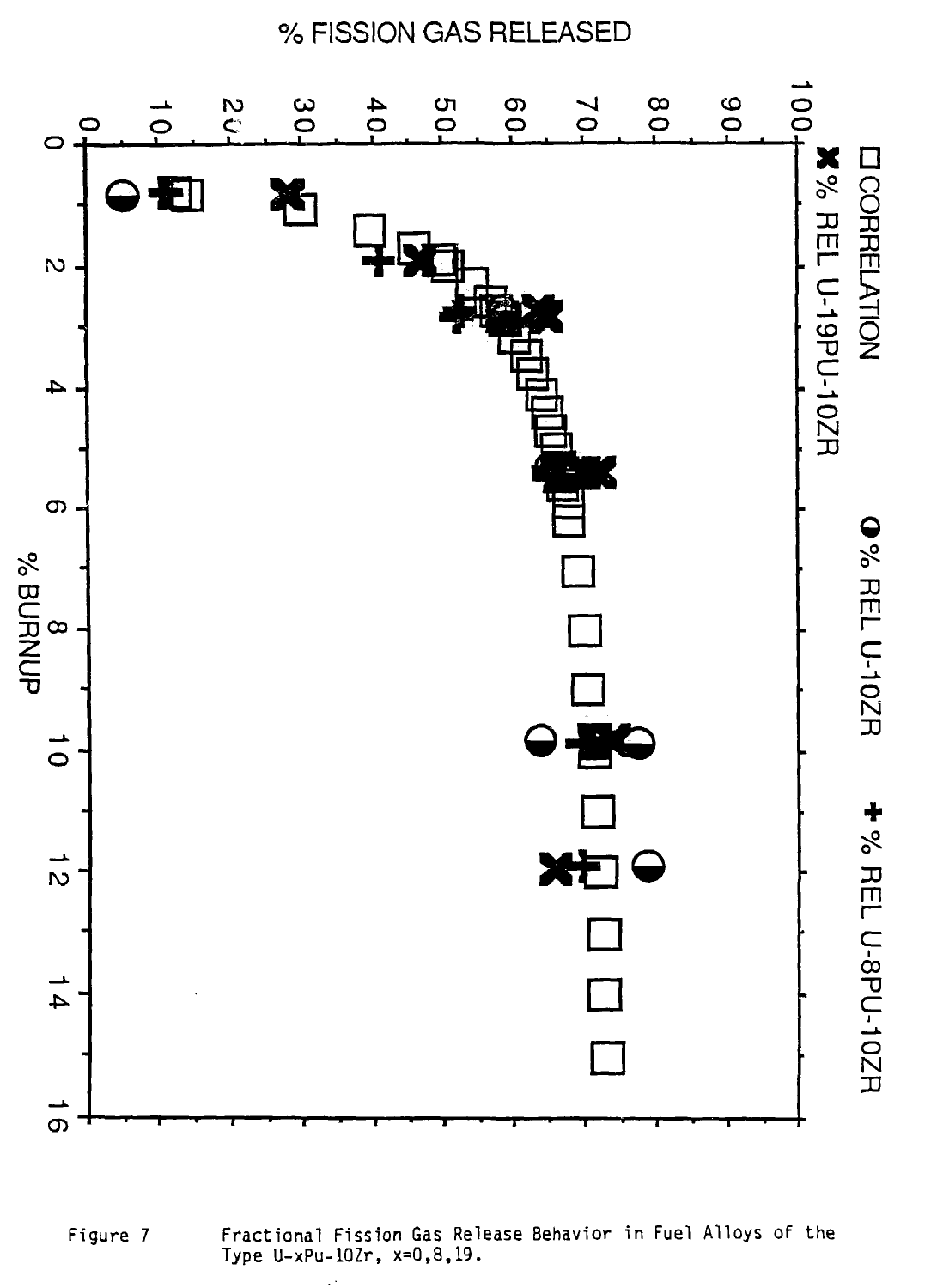CM^3 (STP) GAS RETAINED PER GRAM FUEL





Fission Gas Retained in a U-19Pu-10Zr Fuel Slug Irradiated to  $-12%$  Burnup.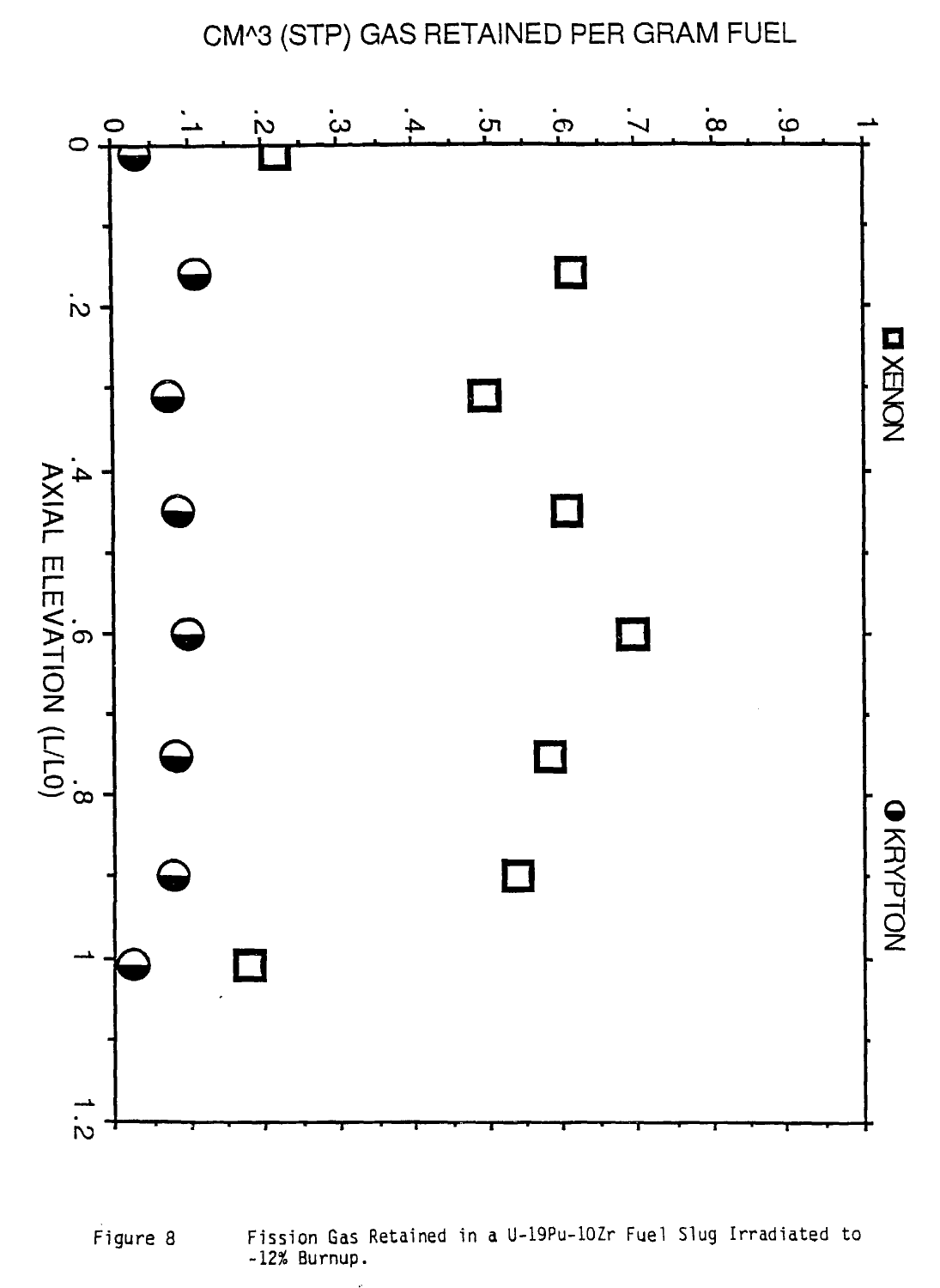

Figure 9 Etched D9 Cladding Microstructure at -12% Burnup Showing the Increased Hardness of the FCCI Layer.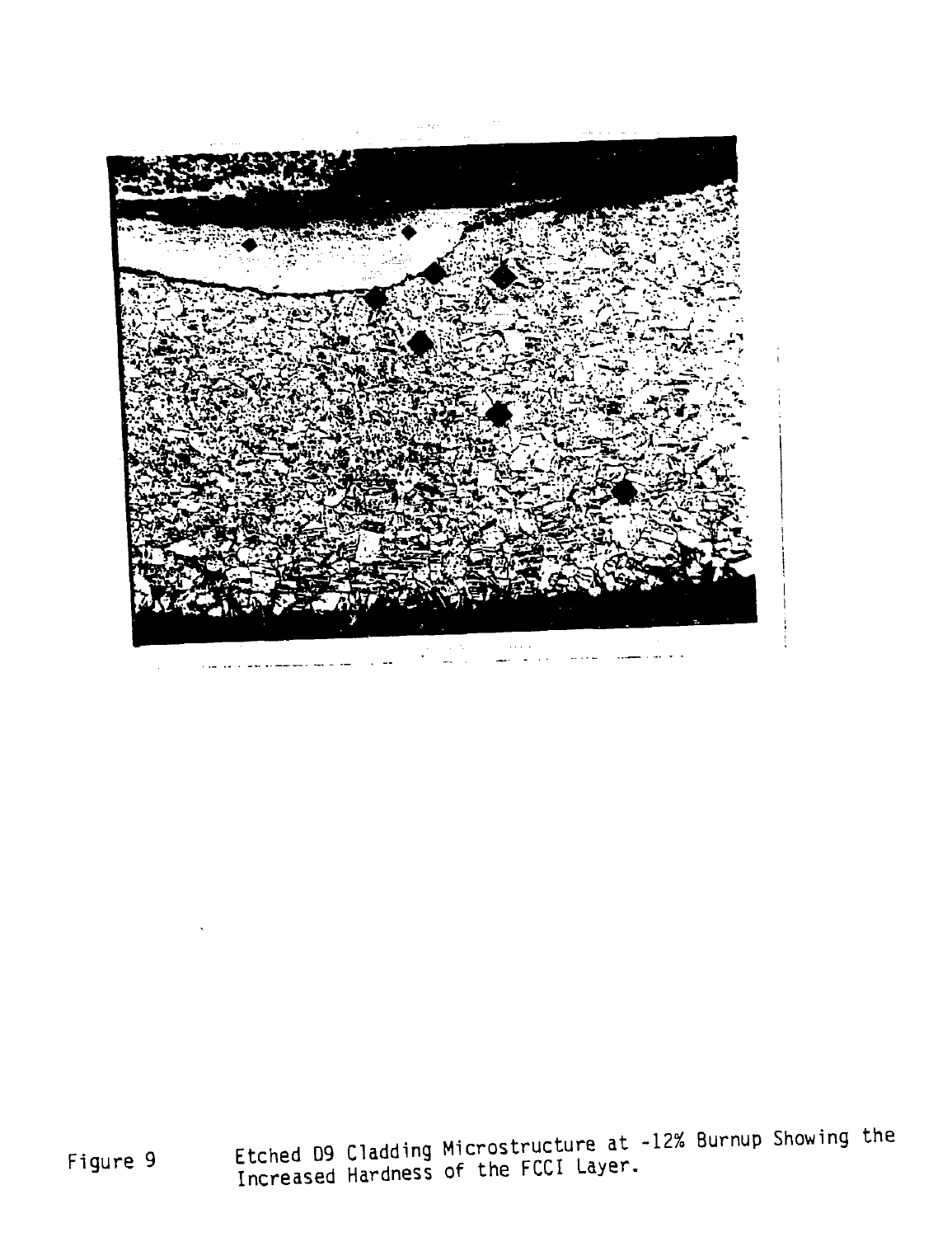

Figure 10 As-polished Microstructure of a U-19Pu-10Zr Slug Irradiated to -3% Burnup Showing the Zirconium Depleted Annulus at Midradius.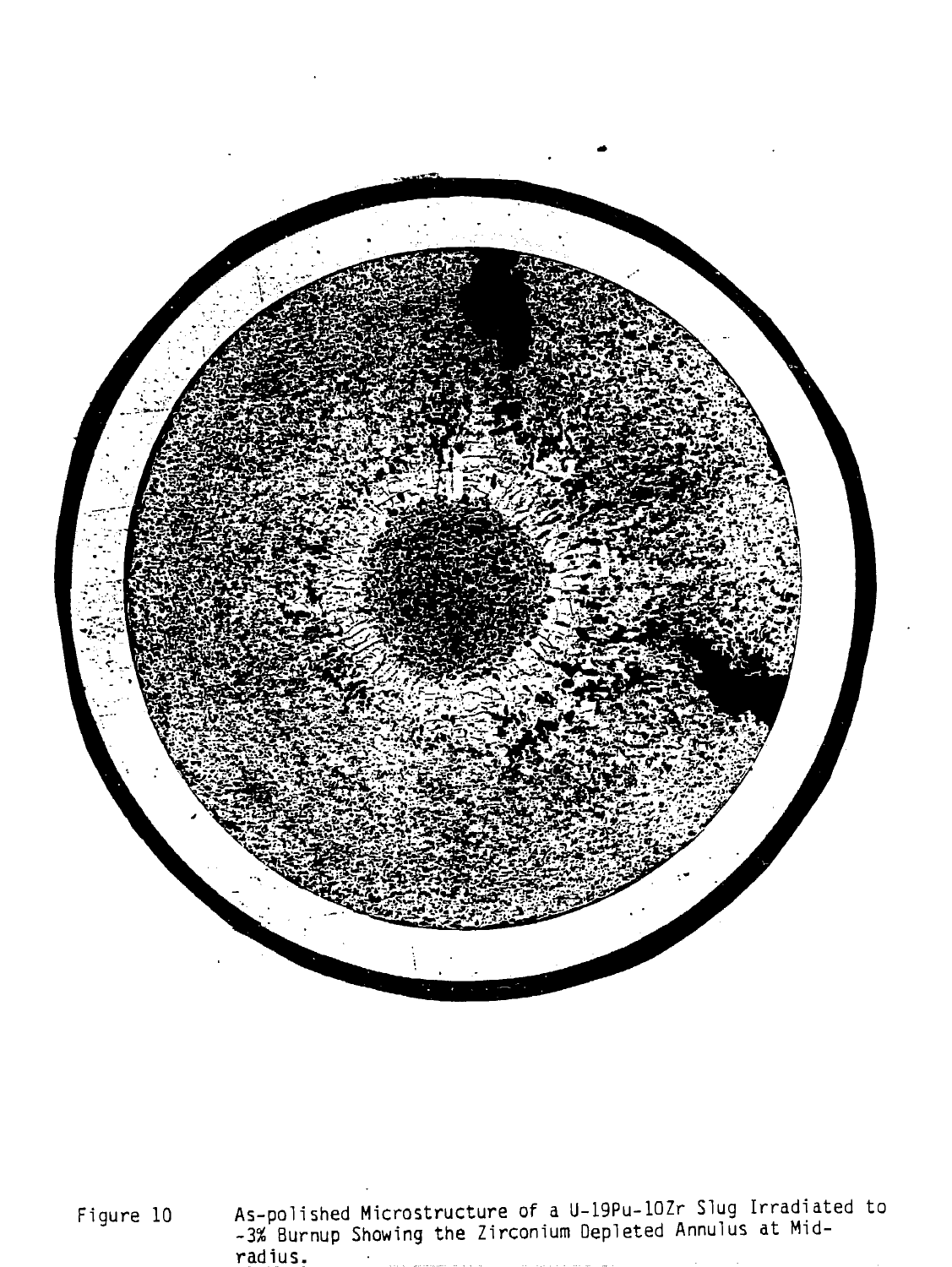# U-19Pu-10Zr FUEL STRUCTURE AT TOP OF CORE AFTER 5.5 at.% BU



As-polished Microstructure of a U-19Pu-10Zr Slug Irradiated to 5.5% Burnup Showing the Zirconium Depleted Region at Fuel Figure 11 Centerline.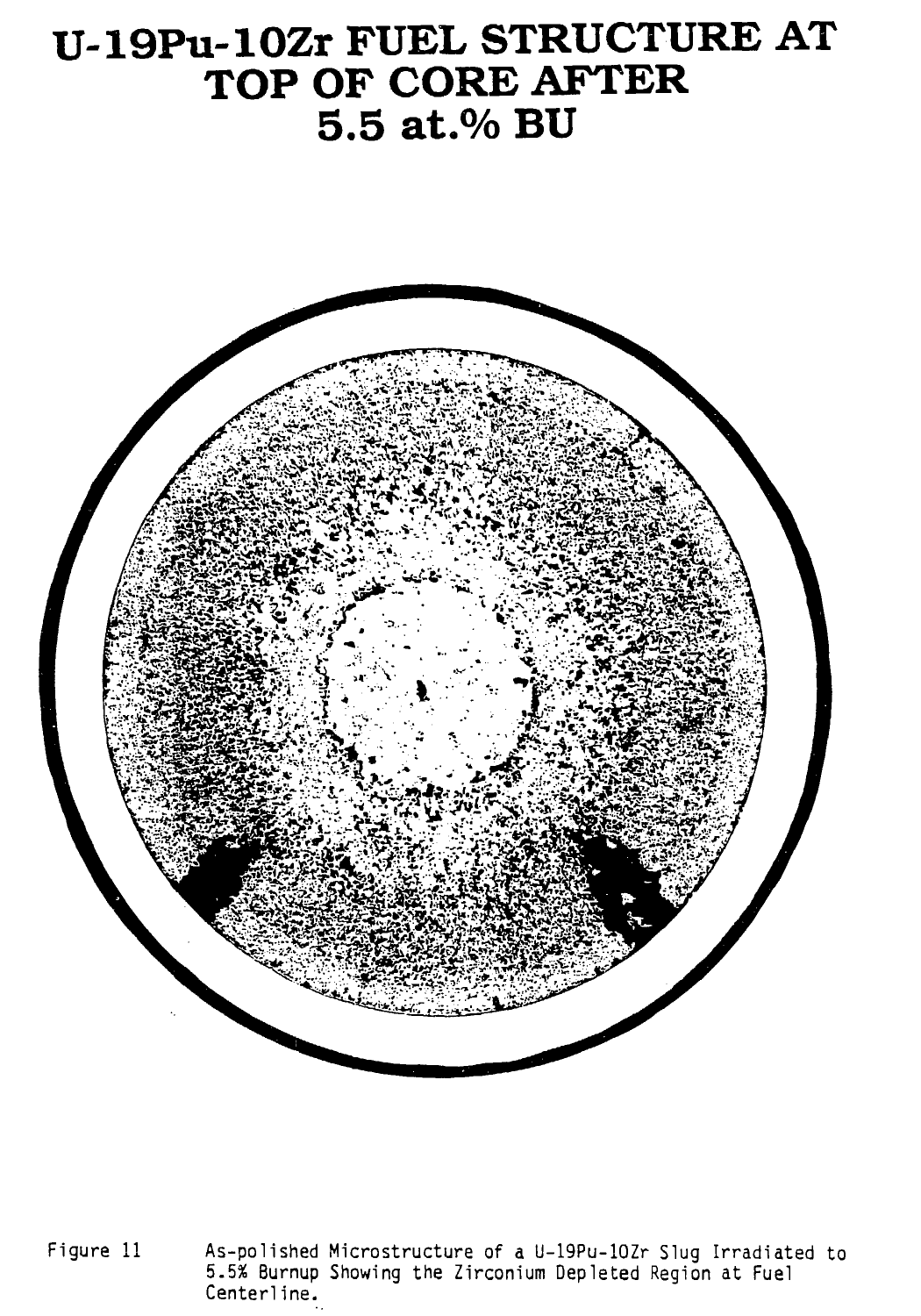# **CLADDING CONTACT PROFILOMETRY**



## **U-10ZR FUEL**